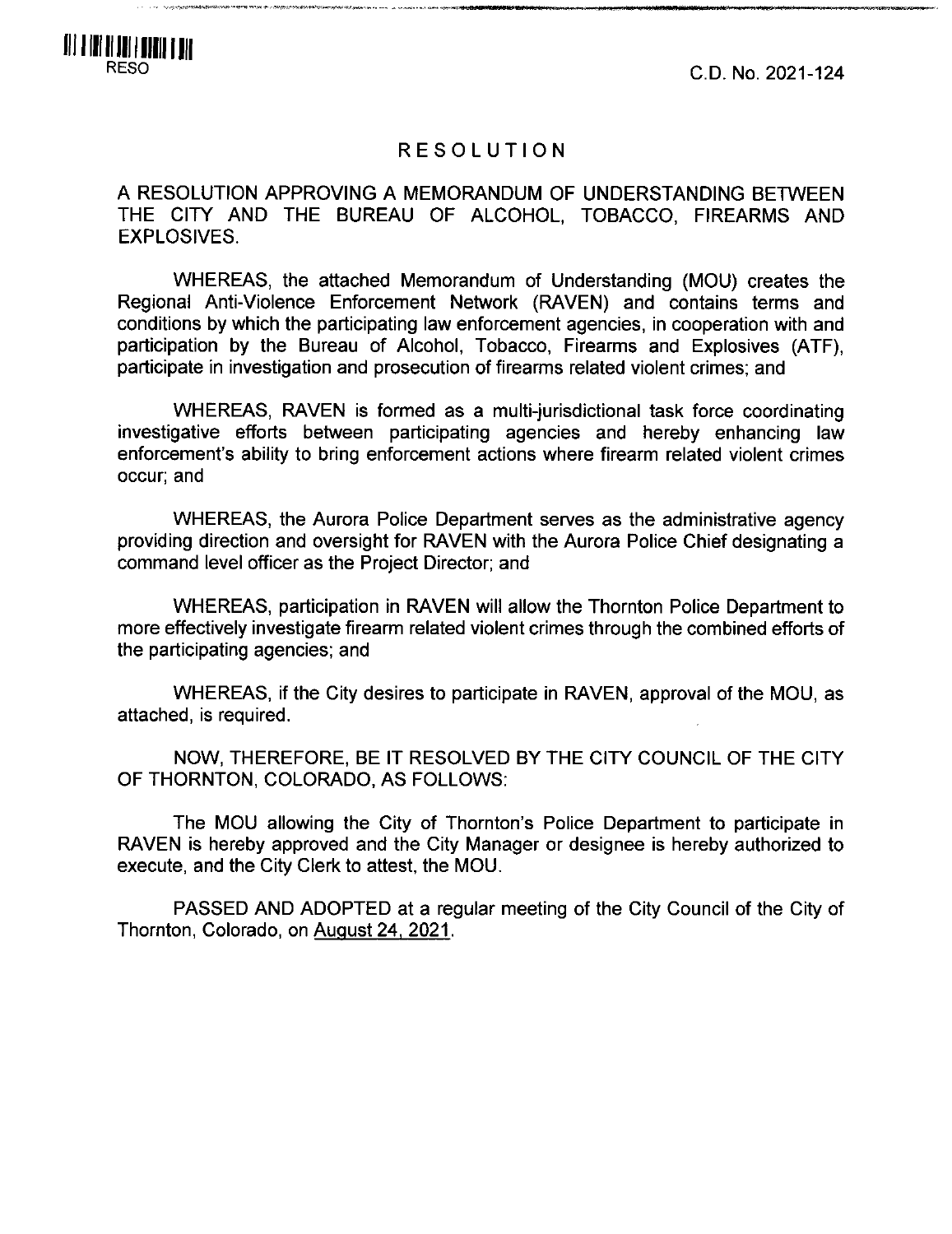

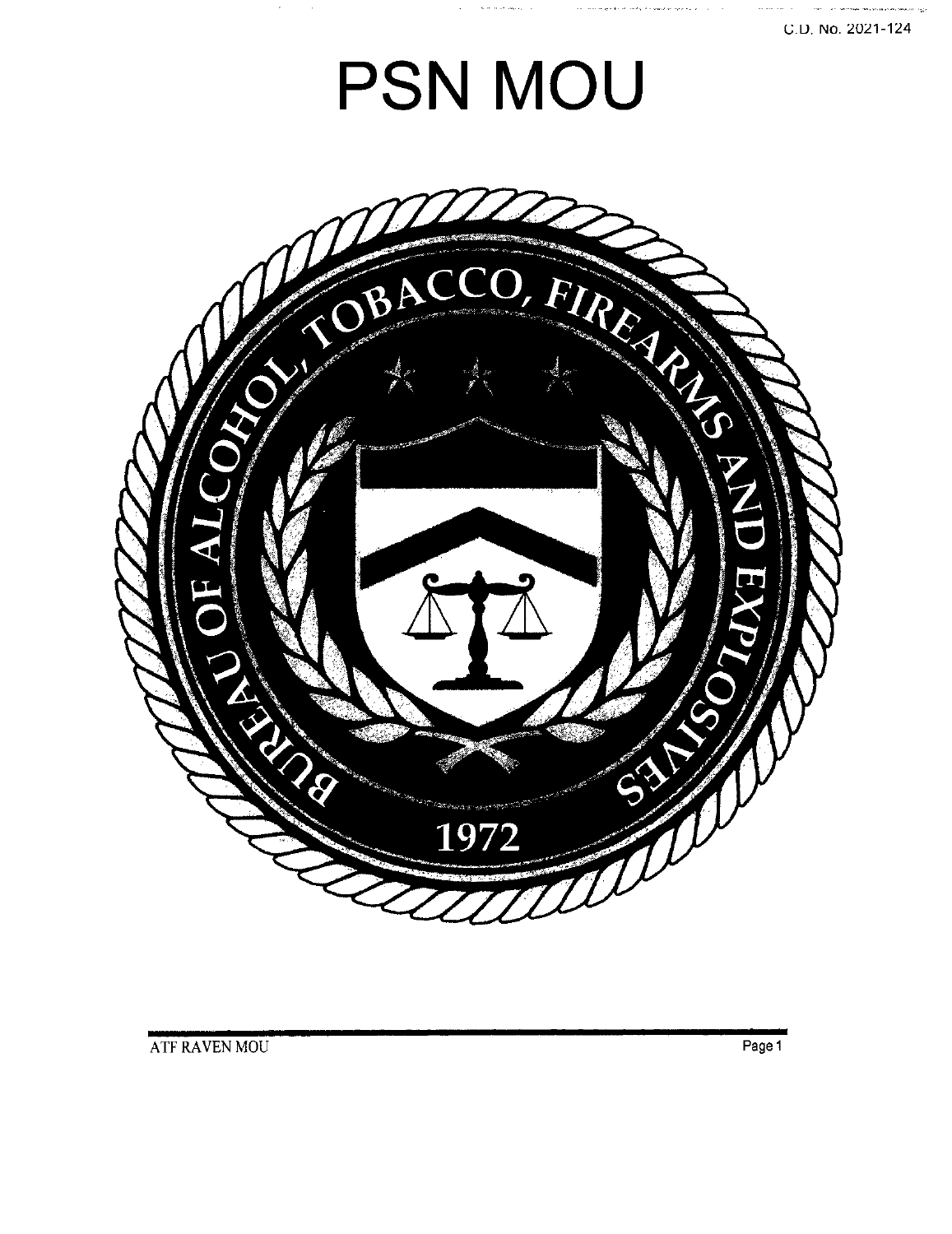# **MEMORANDUM OF UNDERSTANDING**

# **BETWEEN**

# **THE BUREAU OF ALCOHOL, TOBACCO, FIREARMS AND EXPLOSIVES AND THE THORNTON POLICE DEPARTMENT**

This Memorandum of Understanding ("MOU") is entered into this  $\partial^{U}$  day of August. 2021, by and between the Bureau of Alcohol, Tobacco, Firearms and Explosives ("ATF") and the City of Thornton.

# BACKGROUND

The Regional Anti Violence Enforcement Network ("RAVEN") fills a strong need in Colorado for a proactive, intelligence-based targeting of criminal offenders in the District of Colorado. RAVEN will produce timely, precise, and objective intelligence data (via the National Integrated Ballistic Information Network ("NIBIN") and crime gun tracing) to focus the efforts of federal, state and local law enforcement, forensic, and prosecutorial resources on the most violent offenders in the Denver Metropolitan area. Denver, Aurora and Lakewood are currently designated as the sites of a Project Safe Neighborhood ("PSN") intervention because their combined violent crime totals are the highest in the state and their shared border lends itself to collaborative investigations. The RAVEN concept was selected asthe key intervention because ofits ability to identify Colorado's most violent offenders in a collaborative manner.

# AUTHORITIES

Offenses investigated and enforced pursuant to this MOU are those falling within ATF's jurisdiction 28 U.S.C. § 599A; 27 CFR § 0.130, specifically, the Gun Control Act of 1968, 18 U.S.C. § 921 et seq., and the National Firearms Act ("NFA"), 26 U.S.C. § 5861 et seq. Investigations may also include the state law violations set forth at C.R.S. § 18-12-101 et seq. andC.R.S. §§ 18-12-301 through 18-12-508.

# PURPOSE

The RAVEN will perform the activities and duties described below:

- a. Investigate firearms trafficking.
- b. Investigate firearms related violent crime.
- c. Gather and report intelligence data relating to trafficking in firearms.

d. Conduct undercover operations where appropriate and engage in other traditional methods of investigation so that RAVEN'S activities will result in effective prosecution before the courts of the United States and the State of Colorado.

# MEASUREMENT OF SUCCESS

The success of RAVEN will be measured by the participating agencies willingness to share certain information, such as crime statistics and NIBIN results. Success of RAVEN will involve increased multiple NIBIN matches, a higher clearance rates for violent crimes.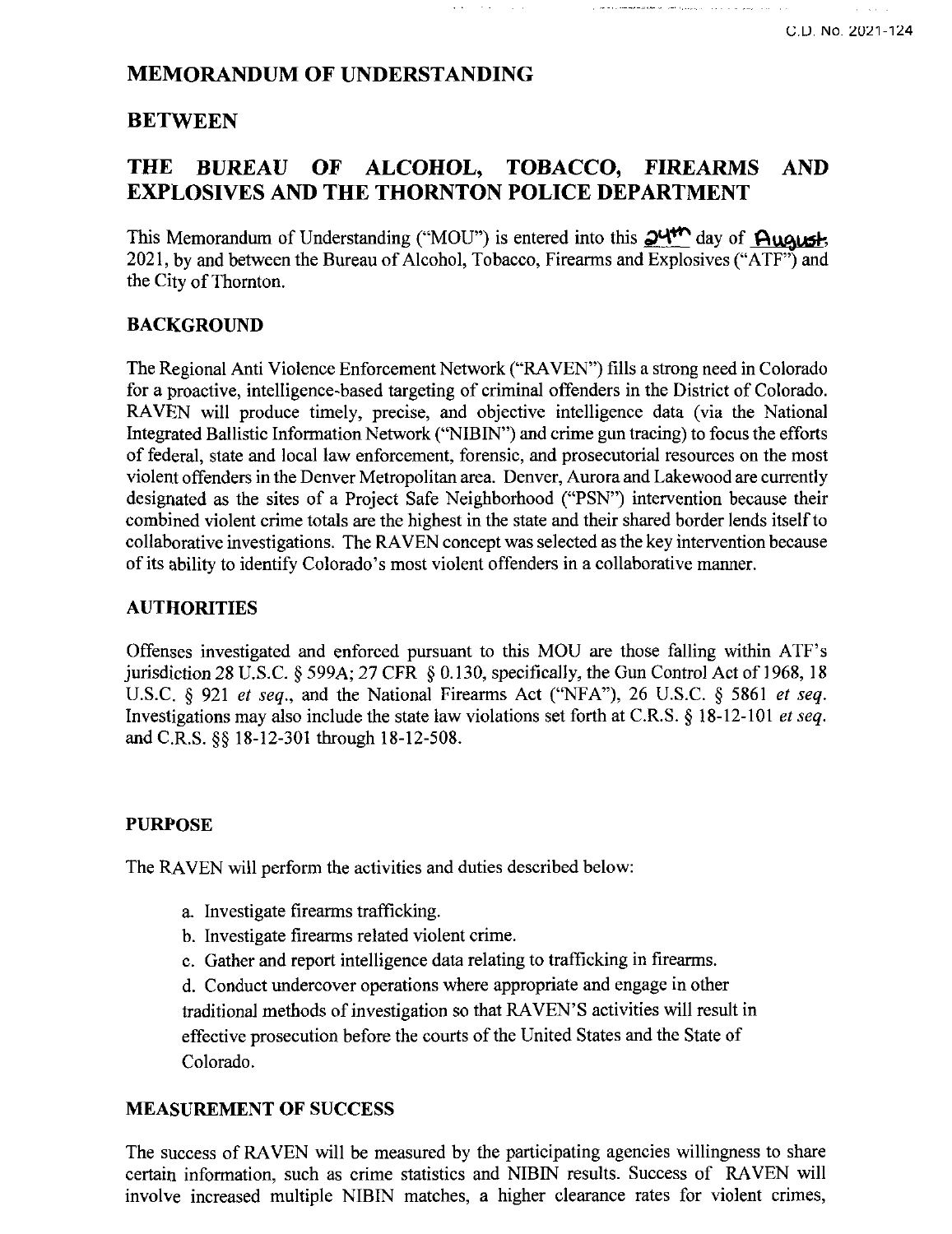$\sim$   $_{\rm{max}}$ 

increased crime gun interdiction, reducing violent crime rates involving firearms, increased effective deployment of law enforcement resources, and increased prosecution of violent gun crime.

# **PHYSICAL LOCATION**

Officers/troopers/agents/investigators assigned to the RAVEN by their employer will be located at the covert RAVEN office in Aurora, Colorado.

# **SUPERVISION AND CONTROL**

The day-to-day supervision and administrative control of officers/investigators/agents/other employees ("participants") assigned to the RAVEN will be the mutual responsibility of the participants, the ATF Special Agent in Charge or his/her designee and the Aurora Police Department Chief of Police having operational control over all operations related to the RAVEN.

Each participant shall remain subject to their respective agencies' policies, and shall report to their respective agencies regarding matters unrelated to this agreement. With regard to matters related to RAVEN, participants will be subject to Federal law and Department of Justice ("DOJ") and ATF orders, regulations and policy, including those related to standards of conduct, sexual harassment, equal opportunity issues and Federal disclosure laws.

Failure to comply with this paragraph could result in a participant's dismissal from RAVEN.

# **PERSONNEL, RESOURCES AND SUPERVISION**

To accomplish the objectives ofRAVEN, the Thornton Police Department shall designate an investigator to serve as a point of contact ("POC") or task force officer assigned to RAVEN investigations as they arise. In the event ATF supplies equipment (which may include vehicles, weapons or radios), participants must abide by any applicable ATF property orders or policy, and may be required to enter into a separate agreement for their use.

# **SALARY/OVERTIME COMPENSATION**

The ATF and Thornton Police Department remain responsible for all personnel costs for their RAVEN representatives, including salaries, overtime payments and fringe benefits consistent with their respective agency.

Subject to funding availability and legislative authorization, the ATF will reimburse to Thornton Police Department the cost of overtime worked by non-federal RAVEN personnel assigned full-time to RAVEN, provided overtime expenses were incurred as a result of RAVEN-related duties. A separate Unified Financial Management Systems document must be executed between the ATF and Thornton Police Department for full-time employee(s) assigned to RAVEN consistent with regulations and policy, prior to any reimbursement by the ATF. Otherwise, overtime shall be compensated in accordance with applicable Thornton Police Department overtime provisions and shall be subject to the prior approval of appropriate personnel.

# **REPORTS AND INFORMATION SHARING**

Information will be freely shared among the participants with the understanding that all investigative information will be kept strictly confidential and will only be used in furtherance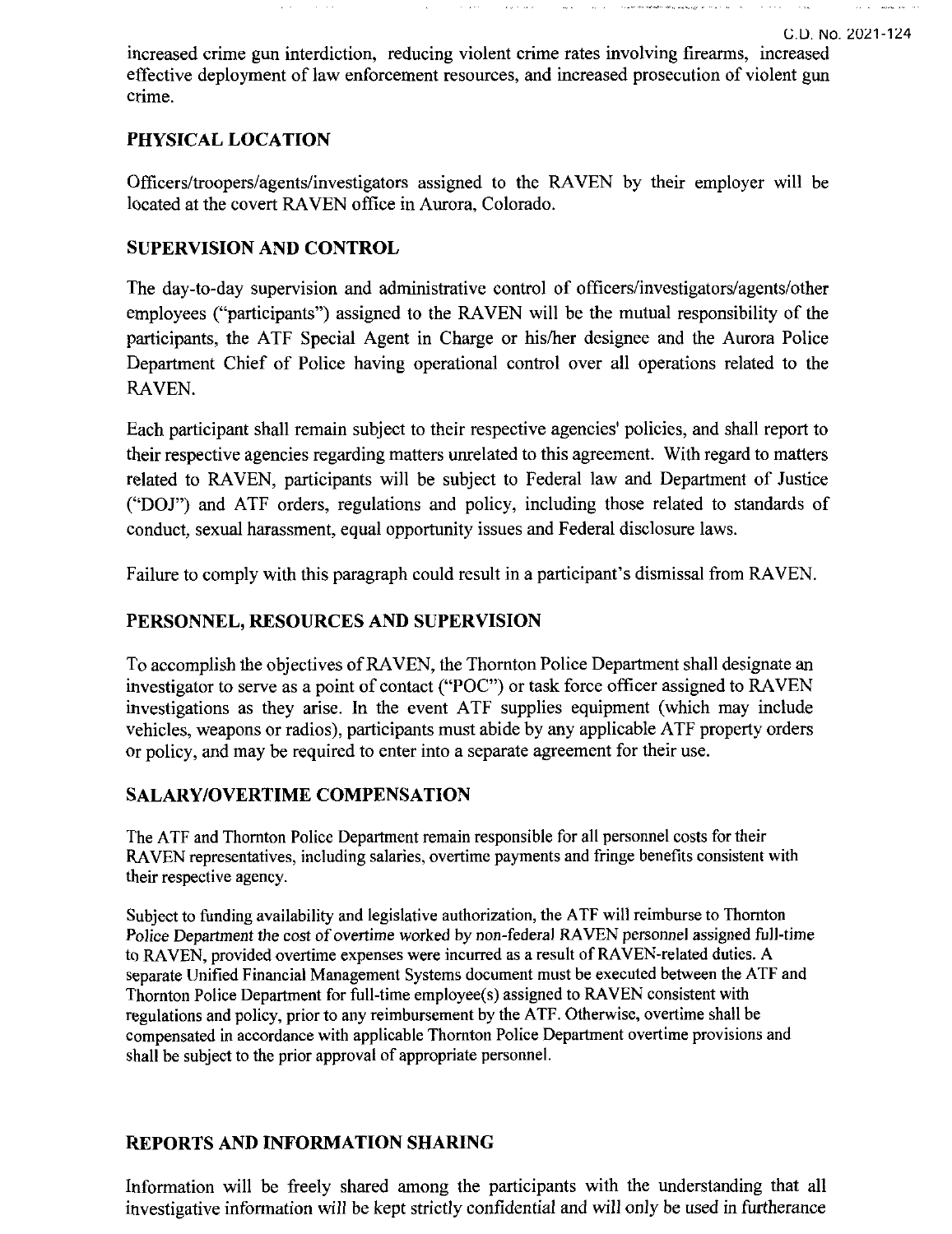of criminal investigations. No information gathered during the course of the RAVEN, to include informal communications between participants, may be disseminated to any third party, non-RAVEN member by any RAVEN member without the express permission of the RAVEN Supervisor in Charge or his/her designee.

Any public requests for access to the records or any disclosures of information obtained by RAVEN members during RAVEN investigations will be handled in accordance with applicable statutes, regulations, and policies pursuant to the Freedom of Information Act and the Privacy Act and other applicable federal and/or state statutes and regulations.

# **INVESTIGATIVE METHODS**

The parties agree to utilize Federal standards pertaining to evidence handling and electronic surveillance activities to the greatest extent possible. However, in situations where state or local laws are more restrictive than comparable Federal law, investigative methods employed by state and local law enforcement agencies shall conform to those requirements, pending a decision as to a venue for prosecution.

The use of other investigative methods (search warrants, interceptions of oral communications, etc.) and reporting procedures in connection therewith will be consistent with the policy and procedures of ATF. All RAVEN operations will be conducted and reviewed in accordance with applicable DOJ policy and guidelines.

None of the parties to this MOU will knowingly seek investigations under this MOU that would cause a conflict with any ongoing investigation of an agency not party to this MOU. It is incumbent upon each participating agency to notify its personnel regarding the RAVEN'S areas of concern and jurisdiction. All law enforcement actions will be coordinated and cooperatively carried out by all parties to this MOU.

# **DECONFLICTION**

Each participating agency agrees that the deconfliction process requires the sharing of certain operational information with the RAVEN, which, if disclosed to unauthorized persons, could endanger law enforcement personnel and the public. As a result of this concern, each participating agency agrees to adopt security measures set forth herein:

- a. Each participating agency will assign primary and secondary points of contact.
- b. Each participating agency agrees to keep its points of contact list updated.

# EVIDENCE

Evidence will be maintained by the lead agency havingjurisdiction in the court system intended for prosecution. Evidence generated from investigations initiated by a participant intended for Federal prosecution will be placed in the ATF designated vault, using the procedures found in ATF orders.

All firearms seized by a participant must be submitted for fingerprint analysis and for a NIBIN examination. Once all analyses are completed, all firearms seized under Federal law shall be placed into the ATF designated vault for proper storage. All firearms information/descriptions taken into ATF custody must be submitted to ATF's National Tracing Center.

# **JURISDICTION/PROSECUTIONS**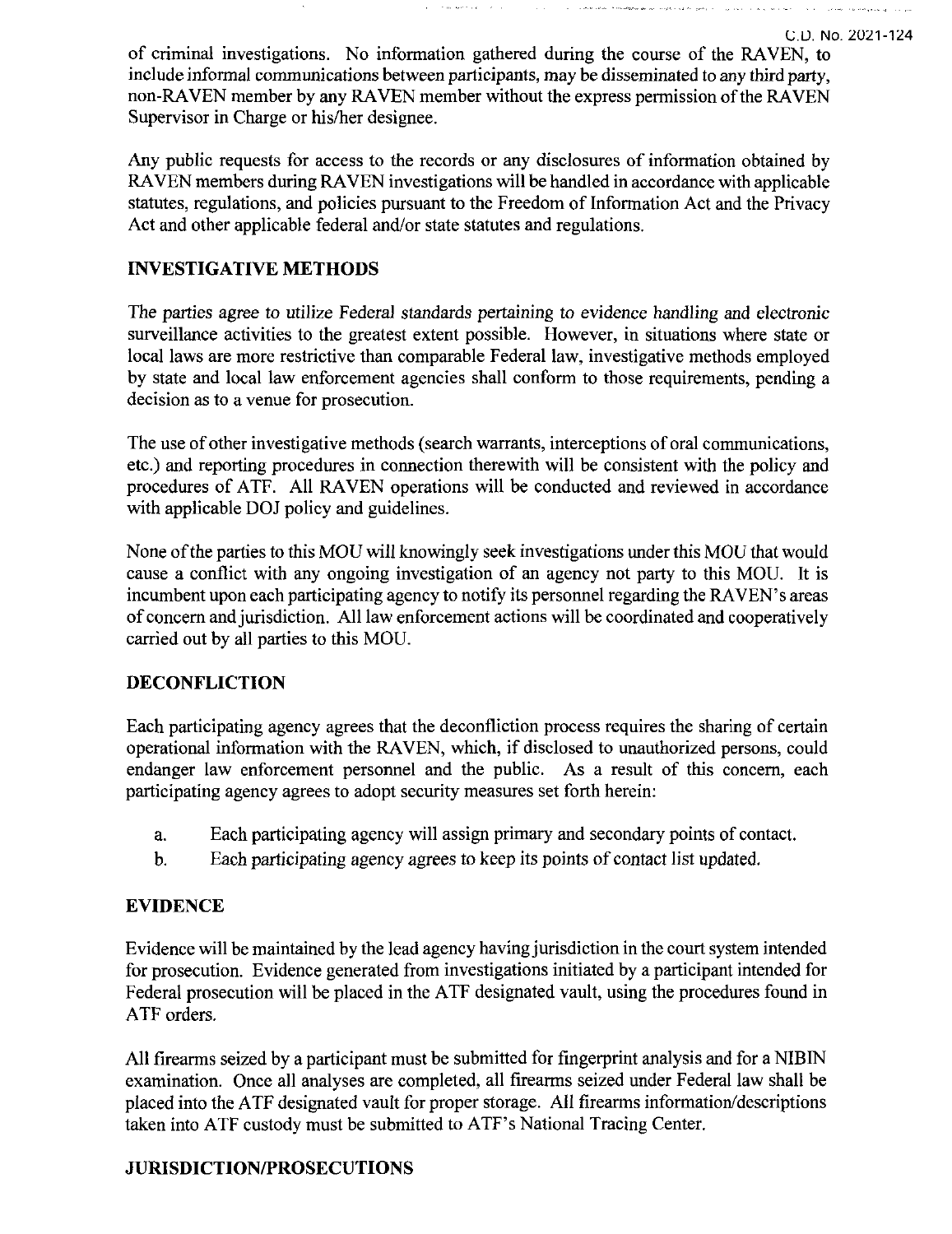Cases will be reviewed by the United States Attorney's Office ("USAO"), and appropriate State's attorney offices, to determine whether cases will be referred for prosecution to the USAO or to the relevant State's attorney's office. This determination will be based upon which level of prosecution will best serve the interests of justice and the greatest overall benefit to public safety. Any question that arises pertaining to prosecution will be resolved through discussion among the investigative agencies and prosecuting entities having an interest in the matter.

# **MEDIA**

Media relations will be handled by the USAO's public information officers in coordination with each participating agency. Information for press releases will be reviewed and mutually agreed upon by all participating agencies that will take part in press conferences. Assigned personnel will be informed not to give statements to the media concerning any ongoing investigation or prosecution under this MOU without the concurrence of the other participants and, when appropriate, the relevant prosecutor's office.

All personnel from the participating agencies shall strictly adhere to the requirements of 26 U.S.C.  $\S$  6103. Disclosure of tax return information and tax information acquired during the course of investigations involving NFA firearms as defined in 26 U.S.C., Chapter 53 shall not be made except as provided by law.

#### **DISPUTE RESOLUTION**

In cases of overlapping jurisdiction, the participating agencies agree to work in concert to achieve the RAVEN's goals and objectives. The parties to this MOU agree to attempt to resolve any disputes regarding jurisdiction, case assignments and workload at the lowest level possible.

# **LIABILITY**

ATF acknowledges that the United States is liable for the wrongful or negligent acts or omissions of its officers and employees, while on duty and acting within the scope of their federal employment, to the extent permitted by the Federal Tort Claims Act ("FTCA").

Claims against the United States for injury or loss of property, personal injury, or death arising or resulting from the negligent or wrongful act or omission of any Federal employee while acting within the scope of his or her office or employment are governed by the FTCA, 28 U.S.C. §§ 1346(b) and 2672 through 2680 (unless the claim arises from a violation of the Constitution of the United States, or a violation of a statute of the United States under which other recovery is authorized).

Except as otherwise provided, the parties agree to be solely responsible for the negligent or wrongful acts or omissions of their respective employees and will not seek financial contributions from the other for such acts or omissions. Legal representation by the United States is determined by the DOJ on a case-by-case basis. ATF cannot guarantee the United States will provide legal representation to any State or local law enforcement officer.

Liability for any negligent or willful acts of any agent or officer undertaken outside the terms of this MOU will be the sole responsibility of the respective agent or officer and agency involved.

# **DURATION**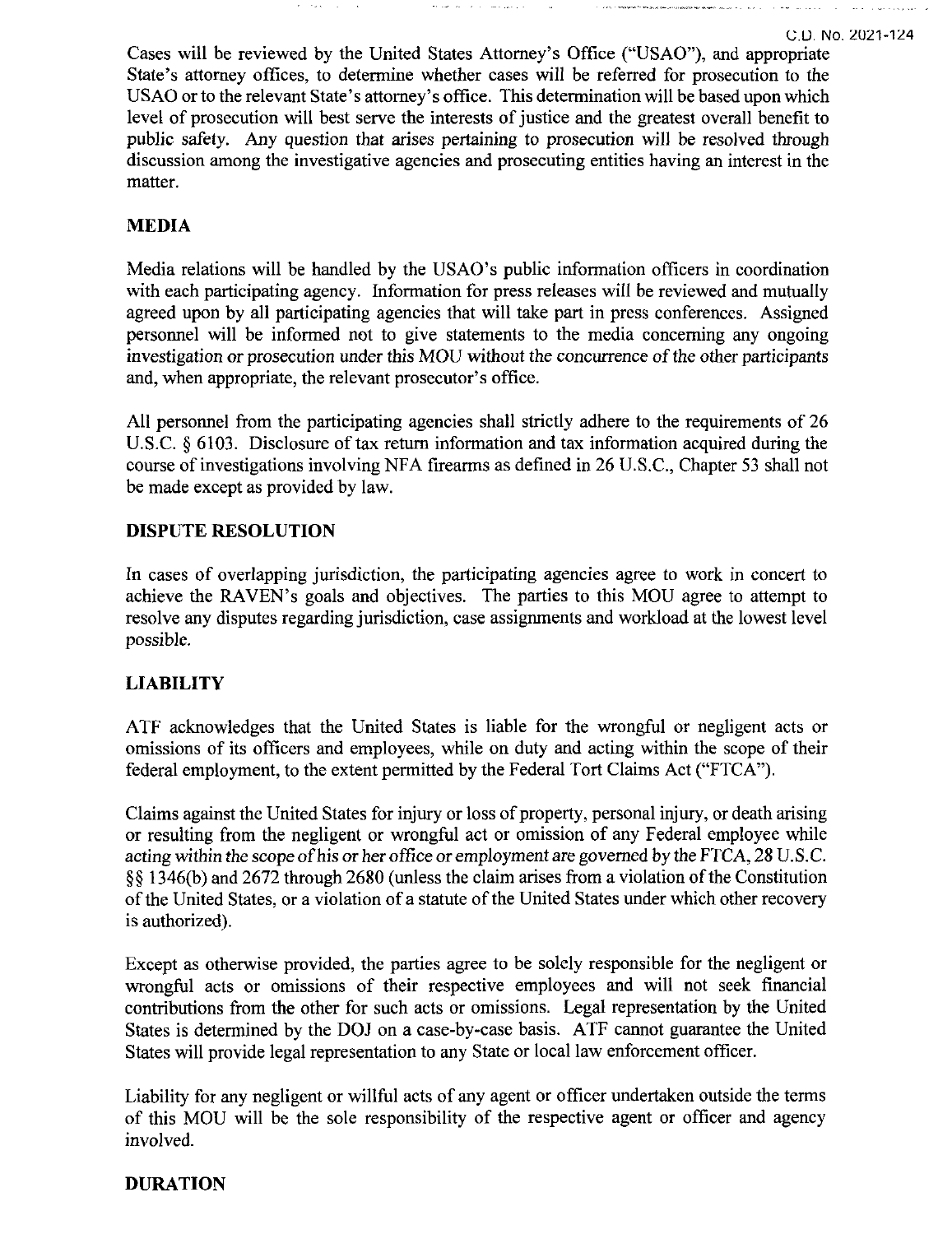This MOU shall remain in effect until it is terminated in writing (to include electronic mail and facsimile). All participating agencies agree that no agency shall withdraw from the RAVEN without providing ninety (90) days written notice to other participating agencies.

The MOU shall be deemed terminated at the time all participating agencies withdraw upon 90 days written notice to all the remaining participating agencies.

## **MODIFICATIONS**

This agreement may be modified at any time by written consent of all participating agencies. Modifications shall have no force and effect unless such modifications are reduced to writing and signed by an authorized representative of each participating agency.

IN WITNESS WHEREOF, the ATF and the City of Thornton have executed this MOU to be effective as of the day and year first above written.

# **BUREAU OF ALCOHOL, TOBACCO, FIREARMS & EXPLOSIVES**

Davo S B ast

David S. Booth, Special Agent in Charge, Denver, CO

**CITY OF THORNTON, COLORADO**

 $\frac{1}{\sqrt{W}}$  Wry $\frac{1}{\sqrt{W}}$  Woods, City Manager

ATTEST:

Kristen N/Rosenbaum, City Clerk

APPROVED AS TO FORM:

William A. Tuthill III, Interim City Attorney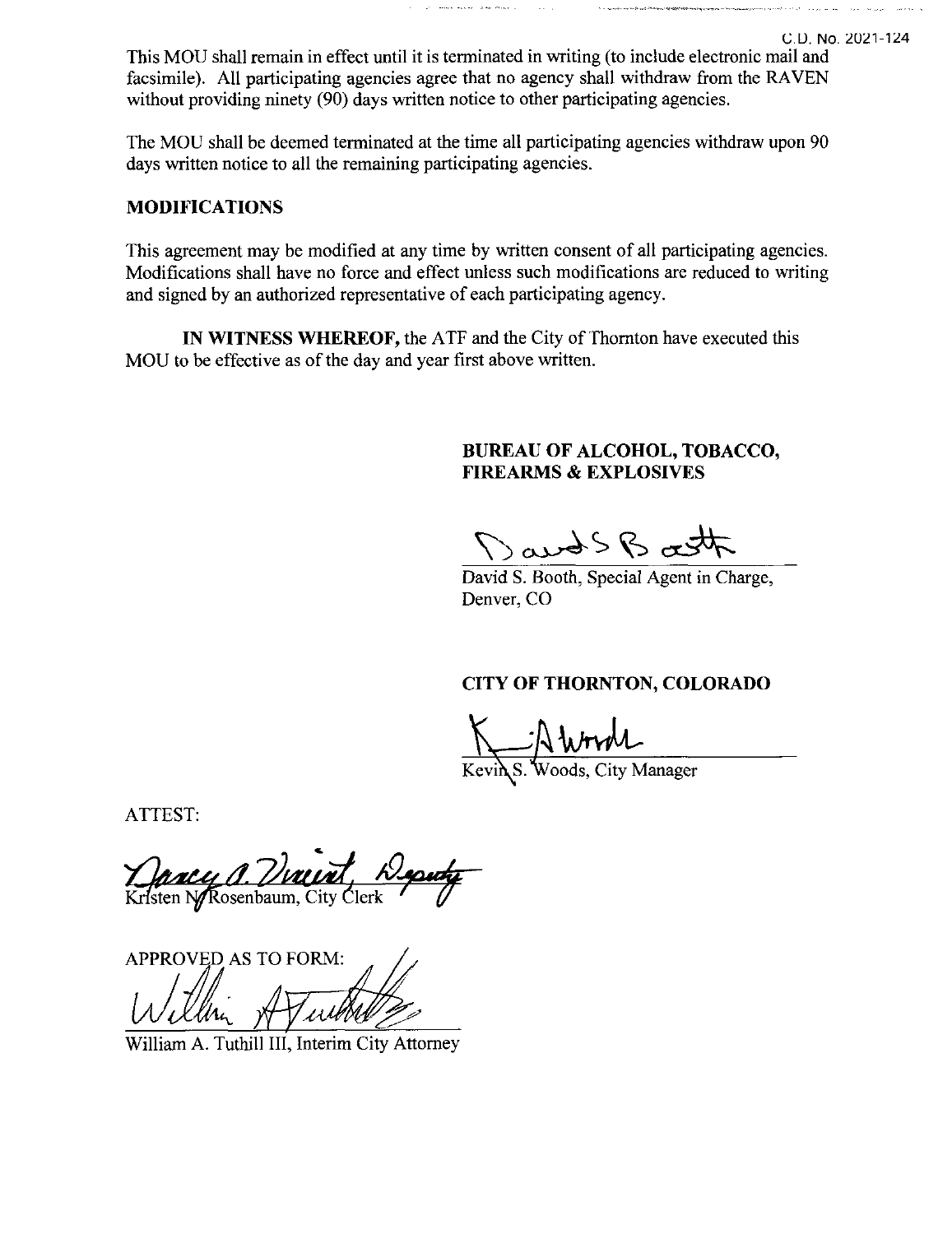

# **MEMORANDUM**

 $\omega$  is a given

# **POLICE DEPARTMENT**

Terrence Gordon Chief of Police **TO:**

DATE: November 9, 2021

.<br>Tarihin menyebarkan kali kalan

FROM: Chad Parker  $\mathscr A$ Division Commander

SUBJECT: RAVEN Updated Memorandum of Understanding

<sup>I</sup> have reviewed the updated Memorandum of Understanding (MOU) provided by the Regional Anti-Violence Network (RAVEN) on October 11,2021. Below is a summary of the changes made when comparing to the original MOU approved by City Council on August 24, 2021. These changes include items that are a part of current RAVEN procedures but were not outlined in the original MOU. From my review <sup>I</sup> do not believe any of these changes are substantial but provide an enhanced explanation of responsibilities.

- $\bullet$ Explanation of RAVEN'S organizational structure to include a list of all the participating agencies and the role of the Executive Board.
- Clarifies the Task Force Commander will be responsible for directing and monitoring all case assignments.
- The handling of confidential human sources will be done in conjunction with RAVEN'S  $\bullet$ policies and procedures.
- Task Force Officers will only use less-lethal devices issued and trained by their home  $\bullet$ agency.
- Task Force Officers will follow their home agencies policies concerning firearms  $\bullet$ discharge and the use of deadly force.
- In addition to deputation under the ATF, Task Force Officers will also receive cross- $\bullet$ designation under Homeland Security with duties that will be outlined in another future MOU.
- Vehicles will be provided by RAVEN for Task Force Officer use.  $\bullet$
- Any property provided by a participating agency will be maintained in accordance with  $\bullet$ the participating agencies policy and procedures as well as the financial responsibility of the participating agency.
- Asset forfeitures will be conducted in accordance with federal forfeiture laws and in accordance with the direction of the RAVEN Executive Board.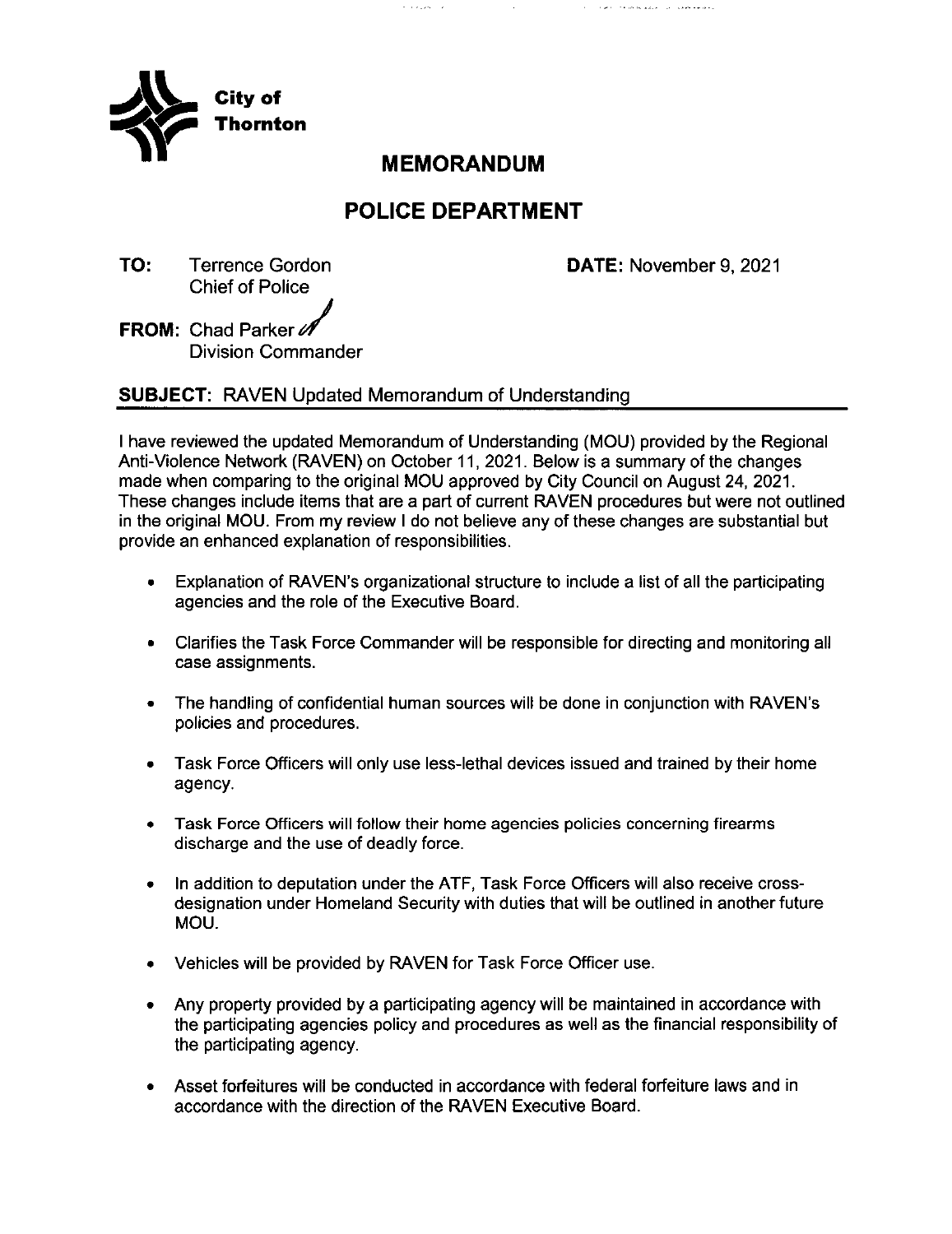# **MEMORANDUM OF UNDERSTANDING REGIONAL ANTI-VIOLENCE NETWORK (RAVEN) 2021**

evit sommen va

**State State Communications in the Photo** 

# **PARTIES**

1. This Memorandum of Understanding (MOU) is entered into by and between the Bureau of Alcohol, Tobacco, Firearms and Explosives (ATF), Homeland Security Investigations (HSI), Special Agent in Charge (SAC), Denver, Colorado office and undersigned Denver metropolitan area law enforcement agencies participating in the Regional Anti-Violence Network task force (RAVEN). Nothing in this MOU should be construed as limiting or impeding the basic spirit of cooperation which exists between these agencies.

#### **NO ASSIGNMENT**

2. No assignment of rights, duties, or obligations of this MOU shall be made by any party without the express written approval of a duly authorized representative of all other parties.

#### **AUTHORITIES**

- *3. 28 U.S.C. sec 599A: 28 CFR sec. 0.130. Specifically, the Gun Control Act of 1968, 18 U.S.C. §§ et seq., and the National Firearms Act, 26 U.S.C. §§ 5861 et seq.*
- 4. Homeland Security Act of 2002, as amended, 116 Stat. 2135, Pub. L. No. 107-296, Nov. 25, 2002, codified in Title 6, U.S. Code.

#### **PURPOSE**

5. The purpose of this MOU is to delineate the responsibilities of RAVEN personnel, formalize relationships between participating agencies for policy guidance, planning, training, public and media relations, and maximize inter-agency cooperation. This MOU is not intended, and should not be construed, to create any right or benefit, substantive or procedural, enforceable at law or otherwise by any third party against the parties, the United States, or the officers, employees, agents, or other associated personnel thereof.

#### **MISSION**

6. The mission of RAVEN is to identify, and target for prosecution, criminal enterprise groups responsible for violent gangs and drug trafficking. RAVEN will enhance the effectiveness of federal/state/local law enforcement resources through a well-coordinated initiative seeking the most effective investigative and prosecutive avenues by which to convict and incarcerate dangerous criminal offenders. It Is not the mission of RAVEN to enforce federal statutes related to immigration or to conduct civil immigration enforcement of any kind.

#### **ORGANIZATIONAL STRUCTURE**

7. RAVEN will consist of a combined enforcement body of agencies participating in this MOU ("Participating Agencies"). The Participating Agencies, identified below, will provide full-time assigned personnel.

> Bureau of Alcohol, Tobacco, Firearms and Explosives (ATF) County of Adams, Sheriffs Office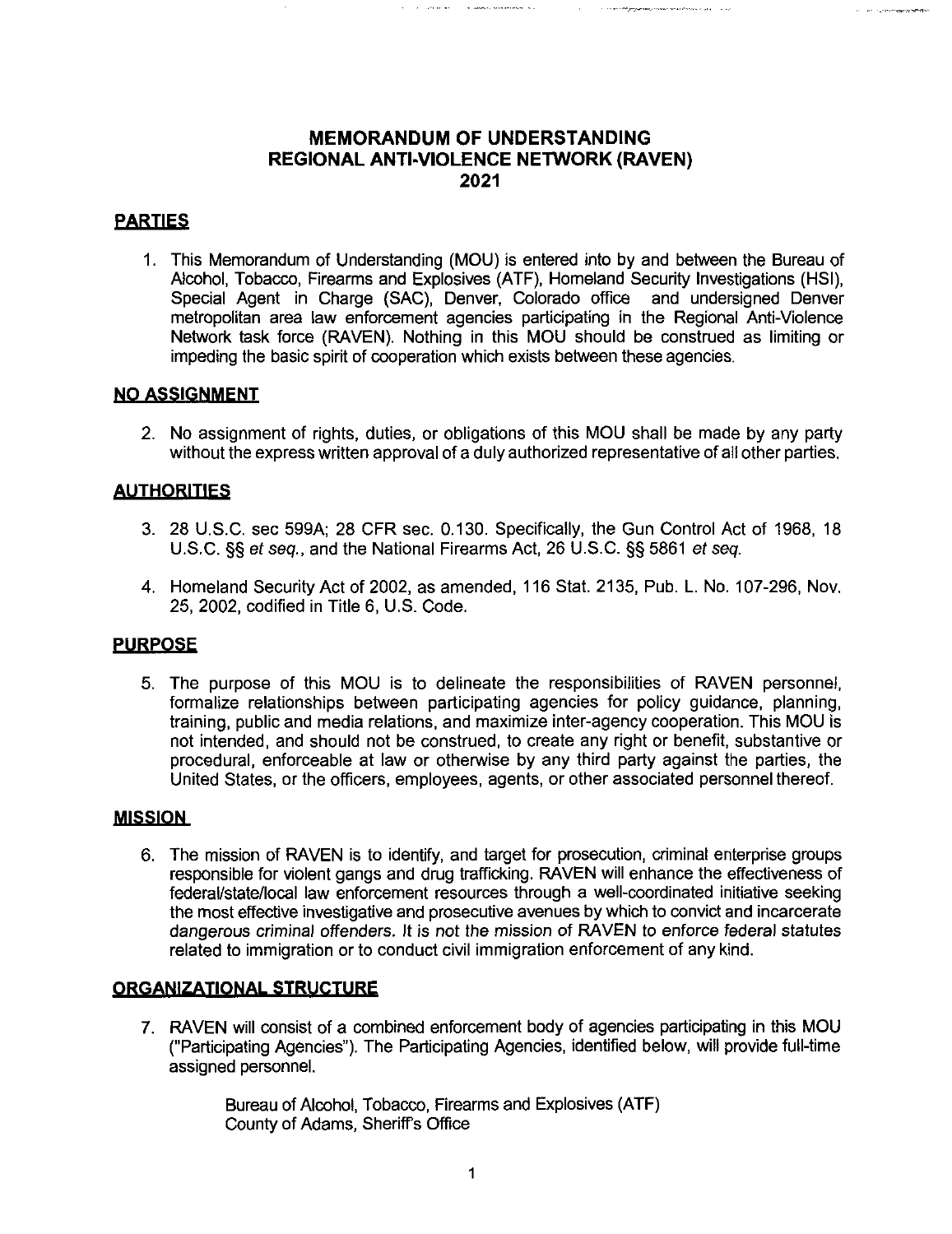County of Arapahoe, Sheriff's Office City of Aurora, Aurora Police Department City and County of Denver, Denver Police Department Denver District Attorney's Office County of Douglas Sheriff's Office Department of Corrections - Parole Homeland Security Investigations (HSI) County of Jefferson, Sheriffs Office City of Lakewood, Lakewood Police Department City of Thornton, Thornton Police Department

Ex-officio Representatives:

Rocky Mountain High Intensity Drug Trafficking Area (RMHIDTA)

 $\mathcal{L}_{\text{GUT}}$  , where

US Attorney's Office

#### **DIRECTION. EXECUTIVE BOARD ROLE**

8. The Participating Agencies acknowledge that RAVEN is a joint operation in which all Participating Agencies act as full partners in the operation of the RAVEN task force. An "Executive Board," made up of the Aurora Police Chief, the ATF Special Agent in Charge of the Denver Field Division, the HSI Special Agent in Charge of the Denver office, and each Participating Agency's department/agency heads will be responsible for the strategy and direction of RAVEN. The Executive Board will meet on a regular basis to provide policy oversight and ensure that RAVEN meets the goals and objectives of all Participating Agencies. Unresolved issues and conflicts involving RAVEN should be brought to the Executive Board for consultation to assist in the decision-making process. Each Participating Agency head is authorized to delegate Membership on the Executive Board to a management level subordinate.

#### **SUPERVISION**

- 9. Ultimate oversight, supervision, and administrative control of RAVEN will be the responsibility of the Executive Board of RAVEN.
- 10. The day-to-day operation, coordination, and execution of RAVEN will be the responsibility of a Task Force Commander (TFC). The TFC will be selected from the Aurora Police Department and ratified by the Executive Board. The TFC shall hold the rank of lieutenant or above and have administrative and operational authority ofRAVEN.
- 11. Pursuant to 19 U.S.C. § 507(a)(2), HSI Special Agents (SA) may demand the assistance of any person in the conduct of their duties. Pursuant to 19 U.S.C. §§ 1401(i) and 1589a, the HSI SAC may authorize sworn law enforcement officers to assist HSI SAs with enforcing violations of the federal code such as Title 18.
- 12. ATF, as the sponsoring Federal law enforcement agency, may request at its sole discretion that the Participating Agency's Task Force Officers (TFO) be deputized by the U.S. Marshals Service to extend their jurisdiction, to include applying for and executing Federal search and arrest warrants, and requesting and executing Federal grand jury subpoenas for records and evidence involving violations of Federal laws. Such requests will be made on an individual basis as determined by ATF.
- 13. Conduct undertaken outside the scope of an individual's RAVEN duties and assignments under this MOU shall not fail within the oversight responsibility of any Participating Agency that is not the individual's Participating Agency.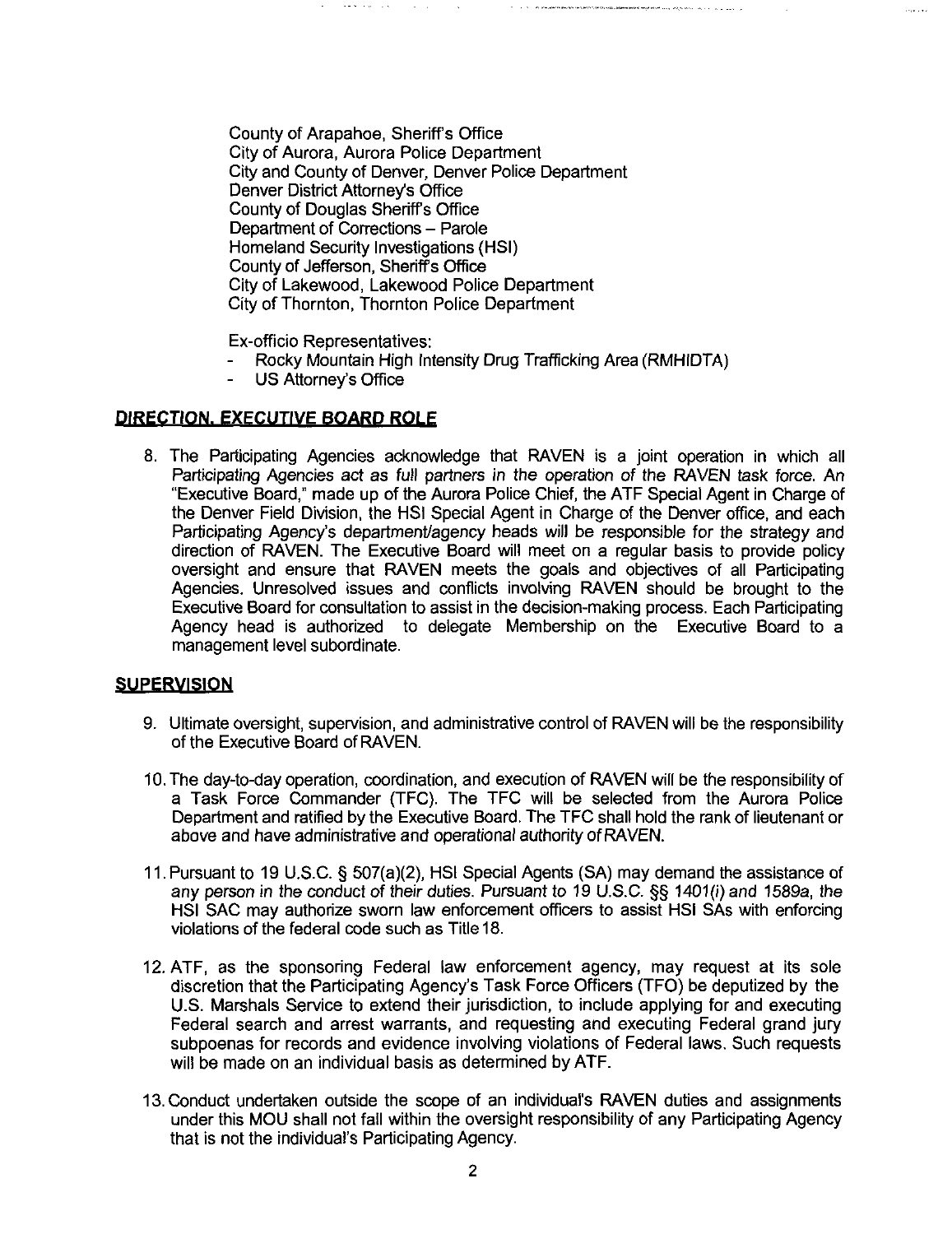- 14. RAVEN personnel will be subject to the laws, regulations, policies, and personnel rules applicable to their respective Participating Agency as well as RAVEN'S policies and procedures. Responsibility for the conduct of RAVEN members, both personally and professionally, shall remain with the respective Participating Agency heads. Should there be a conflict in Participating Agency and RAVEN policies, the more restrictive policy shall control.
- 15. Acknowledging that RAVEN personnel will need to commit some time for non-RAVEN matters, personnel assigned to RAVEN by the Participating Agencies will be committed full time to the RAVEN assignment. As a general rule, continued assignment of personnel to RAVEN will be based on performance and at the discretion of the appropriate Participating Agency. Should a dispute arise between a Participating Agency and the TFC regarding the continued assignment of a RAVEN TFO, the matter will be brought to the Executive Board for a final determination.

# **CASE ASSIGNMENTS**

- 16. The TFC will be responsible for opening, monitoring, directing, and closing ail RAVEN investigations.
- 17. Assignments of cases to personnel will be based on, but not limited to, experience, training and performance, in addition to the discretion of theTFC.
- 18.AII RAVEN personnel will have equal responsibility for each case assigned. All RAVEN personnel assigned to each case will be responsible for completing investigations from predication to resolution.

#### **OPERATIONS**

- 19. It is agreed that matters designated to be handled by RAVEN will not knowingly be subject to non-RAVEN law enforcement efforts by any of the Participating Agencies. It is incumbent on each Participating Agency to make proper internal notification regarding RAVEN'S existence and areas of concern.
- 20. RAVEN investigative leads outside of the geographic areas of responsibility for ATF SAC-Denver or HSI SAC-Denver will be communicated to other ATF and HSI offices or other task forces for appropriate investigation.

#### **CONFIDENTIAL HUMAN SOURCES**

- 21. In handling Confidential Human Sources (CHS), all TFOs will, at a minimum, follow the policies and procedures of RAVEN.
- 22. Any payment issued by HSI to or for the benefit of a CHS must be documented pursuant to HSI guidelines and policies, which will be provided to all TFOs immediately upon their assignment to RAVEN and Participating Agencies upon request.

#### **REPORTS AND RECORDS**

23. Personnel assigned to RAVEN may utilize report forms and reporting formats required by their Participating Agencies. Subject to pertinent legal and/or policy restrictions, copies of pertinent documents created by RAVEN personnel will be made available for inclusion in the respective Participating Agency's files as appropriate.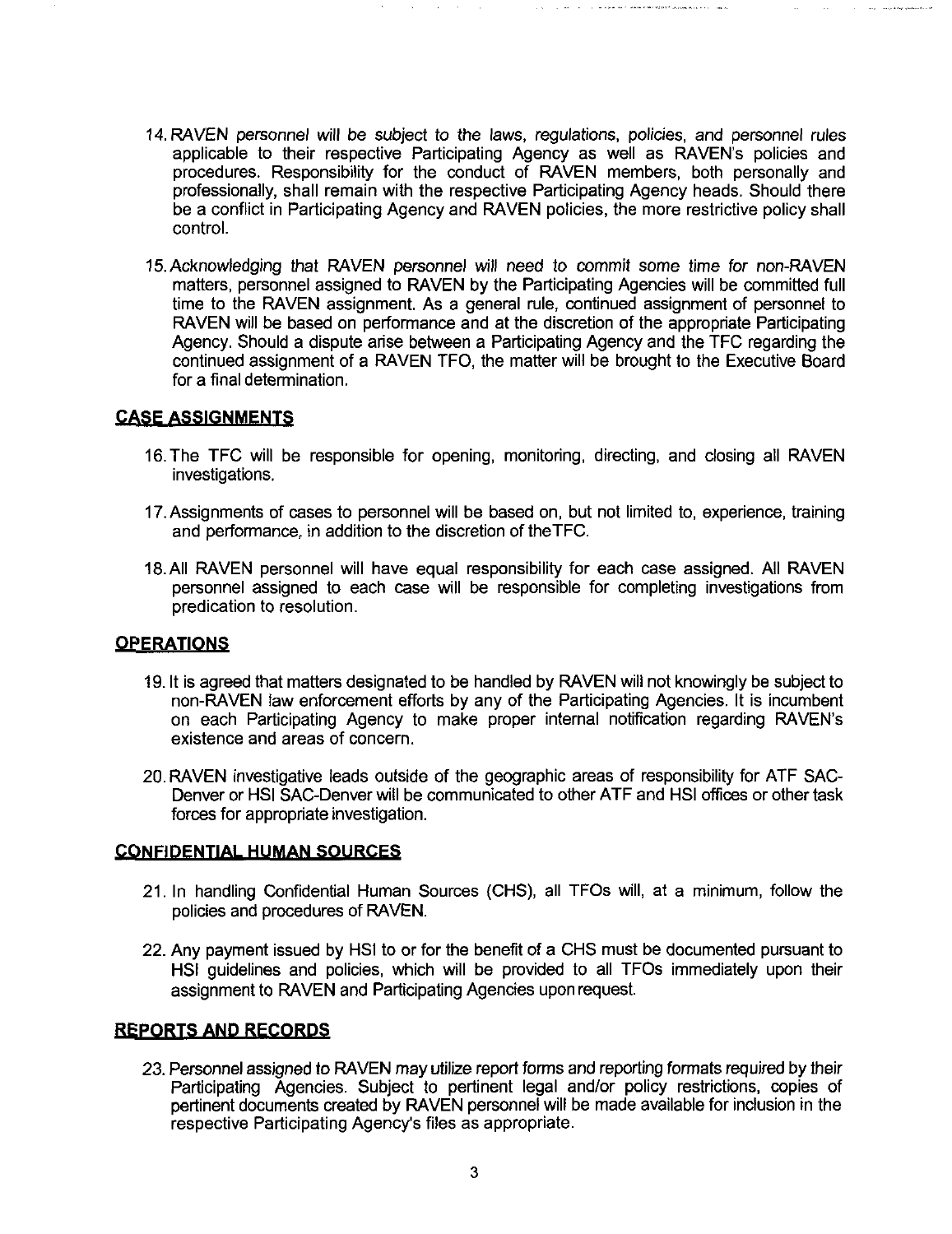#### **INFORMATION SHARING**

24. The Parties agree that information and data shared under this MOU are to be treated and used with an express understanding of confidentiality. Such information, as well as inquiries and requests for information, received by a Participating Agency under this MOU, is to be accorded protection from disclosure to third parties to the greatest extent permissible under the Colorado Rules of Criminal Procedure, the Federal Rules of Criminal Procedure, the Freedom of Information Act, 5 U.S.C. § 552, the Colorado Criminal Justice Records Act, C.R.S. § 24-72-301 etseq. ("CCJRA"), and other applicable federal and/or state statutes and regulations; and subject to disclosure restrictions contained in the Privacy Act, 5 U.S.C. § 552a and the CCJRA.

.<br>The company of the second second that program to

 $\sigma$  ,  $\sigma$  ,  $\sigma$  , and  $\sigma$  , and  $\sigma$  , and  $\sigma$  , and  $\sigma$  , and  $\sigma$ 

- 25. A Participating Agency that discloses Personally Identifiable Information (PH) is responsible for making reasonable efforts to ensure that the information disclosed is accurate, complete, timely and relevant.
- 26. Each Participating Agency is responsible for ensuring that information it discloses was not knowingly obtained or maintained in violation of any law or policy applicable to the disclosing party, and that information is only made available to the receiving party as may be permitted by laws, regulations, policies, or procedures applicable to the disclosing party.
- 27. Participating Agencies will immediately report to the other Participating Agencies each instance in which investigative information received from theother Participating Agencies is used, disclosed, or accessed in an unauthorized manner (including any data losses or breaches).
- 28.The Participating Agency agrees that each may audit the handling and maintenance of investigative information in electronic and paper recordkeeping systems to ensure appropriate security and privacy protections are in place. Requests for audits shall go through the Executive Board, which will oversee any such audit, including the procedures for such audit, acknowledging that any audit will be strictly limited to the examination of security and privacy for confidential information. The Executive Board may designate a person or persons to coordinate the audit on behalf of the Executive Board and work directly with the Participating Agencies involved.
- 29. All personnel from the Participating Agencies shall strictly adhere to the requirements of Title 26, United States Code, § 6103. Disclosure of tax return information and tax information acquired during the course of investigations involving National Firearms Act (NFA) firearms as defined in 26 U.S.C., Chapter 53, shall not be made except as provided by law.

#### **PROSECUTIONS**

- 30. RAVEN investigative procedures, whenever practicable, are to conform to the requirements which would allow for either federal or state prosecution.
- 31 .A determination will be made on a case-by-case basis whether the prosecution of RAVEN cases will be at the state or federal level. This determination will be based on the evidence obtained and a consideration of which level of prosecution would be of the greatest benefit to the overall objectives of RAVEN, in consultation with appropriate prosecuting authorities.

 $\bar{z}$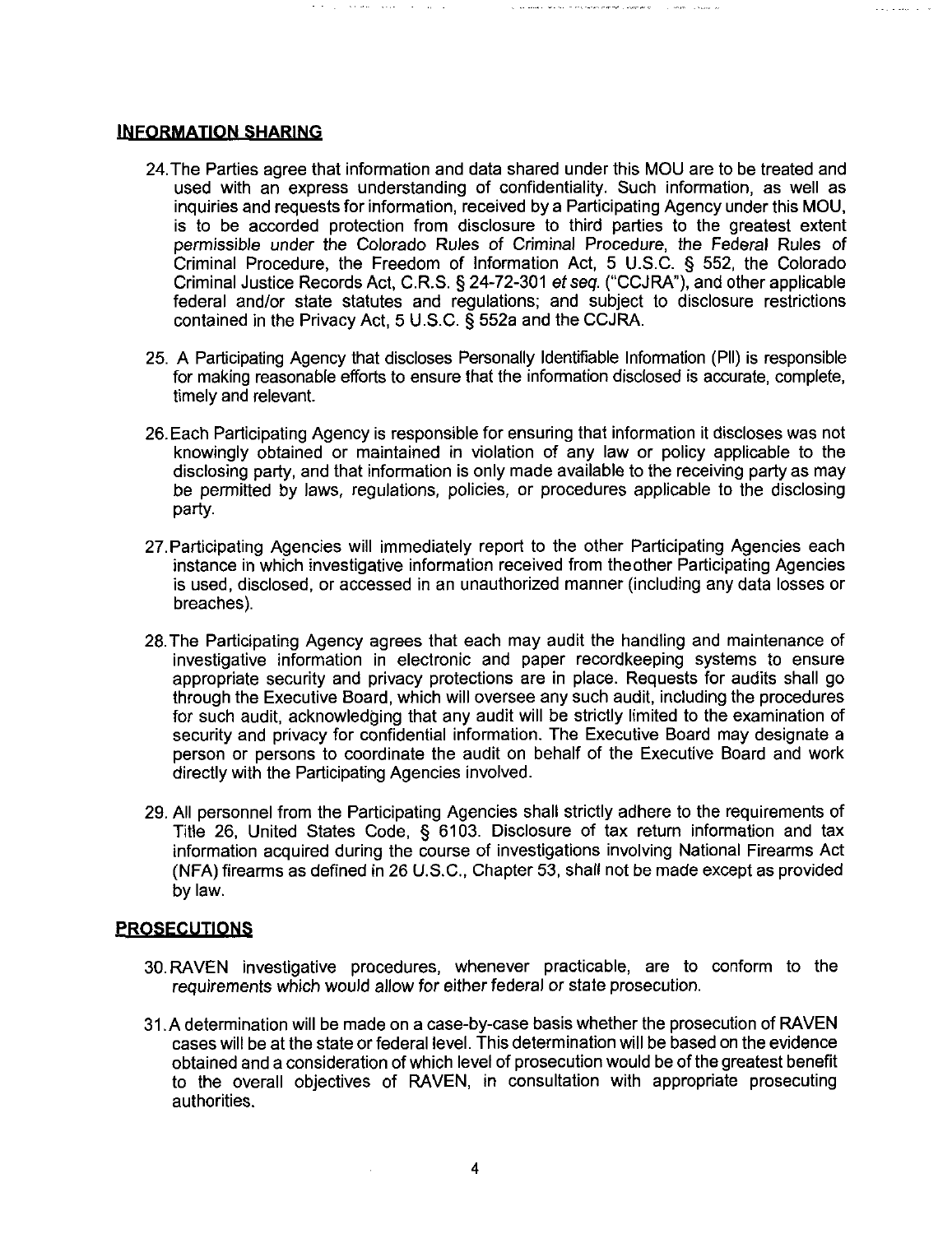# **INVESTIGATIVE METHODS**

32. For RAVEN investigations that contemplate federal prosecution at any point during the investigation, the Participating Agencies agree to conform to ATF policies and procedures concerning investigative methods, evidence collection, processing, storage, and electronic surveillance. However, in situations where the investigation will be prosecuted in the Colorado state court system, the investigative methods employed by ATF SAs and TFOs shall conform to the requirements of Colorado state law. if they do not conflict with federal law.

## **USE OF LESS-LETHAL DEVICES**

33. The Participating Agency of each individuai assigned to RAVEN wiii ensure that whiie the individual is participating in RAVEN operations as a RAVEN officer, the individual will carry only less-lethal devices that the Participating Agency issued to the individual, and that the individual has been trained in accordance with their Participating Agency's policies and procedures.

## **DEADLY FORCE AND SHOOTING INCIDENT POLICIES**

34. RAVEN personnel will follow their own Participating Agency's policies concerning firearms discharge and use of deadly force.

## **TITLE 19 TFQ CUSTOMS OFFICER CROSS-DESIGNATION**

- 35. The Participating Agencies agree that any Federal authority that may be conferred by a deputation is limited to activities supervised by ATF and will terminate when the MOU is terminated or when the deputized TFOs leave the task force, or at the discretion ofATF.
- 36. Sworn investigators assigned full-time to RAVEN will be cross-designated by HSI as Title 19 TFOs with certain authorities of a federal Customs Officer. The cross-designation requires the HSI SAC to execute a separate MOU (Form 73-002) with the employing Participating Agency. This MOU will outline the HSI duties and Customs authorities that the cross-designated Title 19 TFO will be authorized to perform upon successful completion of an HSI TFO Course; however, the duties may be restricted on each Title 19 TFO's Designation Form (Form 73-001).

# **VEHICLES**

- 37. Vehicles will be provided to TFOs by RAVEN on an as-needed basis subject to availability. Each TFO and their Participating Agency is responsible for general upkeep of their assigned vehicle(s), including fuel, and ensuring the vehicle is in safe working order. Maintenance on the vehicle will be the responsibility of the Participating Agency who pays for the lease on the vehicle. Auto-physical damage insurance coverage for the vehicle will be the responsibility of the Participating Agency who pays for the lease on the vehicle. Auto-liability insurance coverage for the TFO will be the responsibility of the TFO's employing Participating Agency. Nothing in this MOU precludes a Participating Agency from providing a vehicle to its assigned TFO.
- 38.Any damage occurring to an assigned vehicle supplied by RAVEN as a result of a TFO's negligence shall be the responsibility of the assigned TFO's home agency.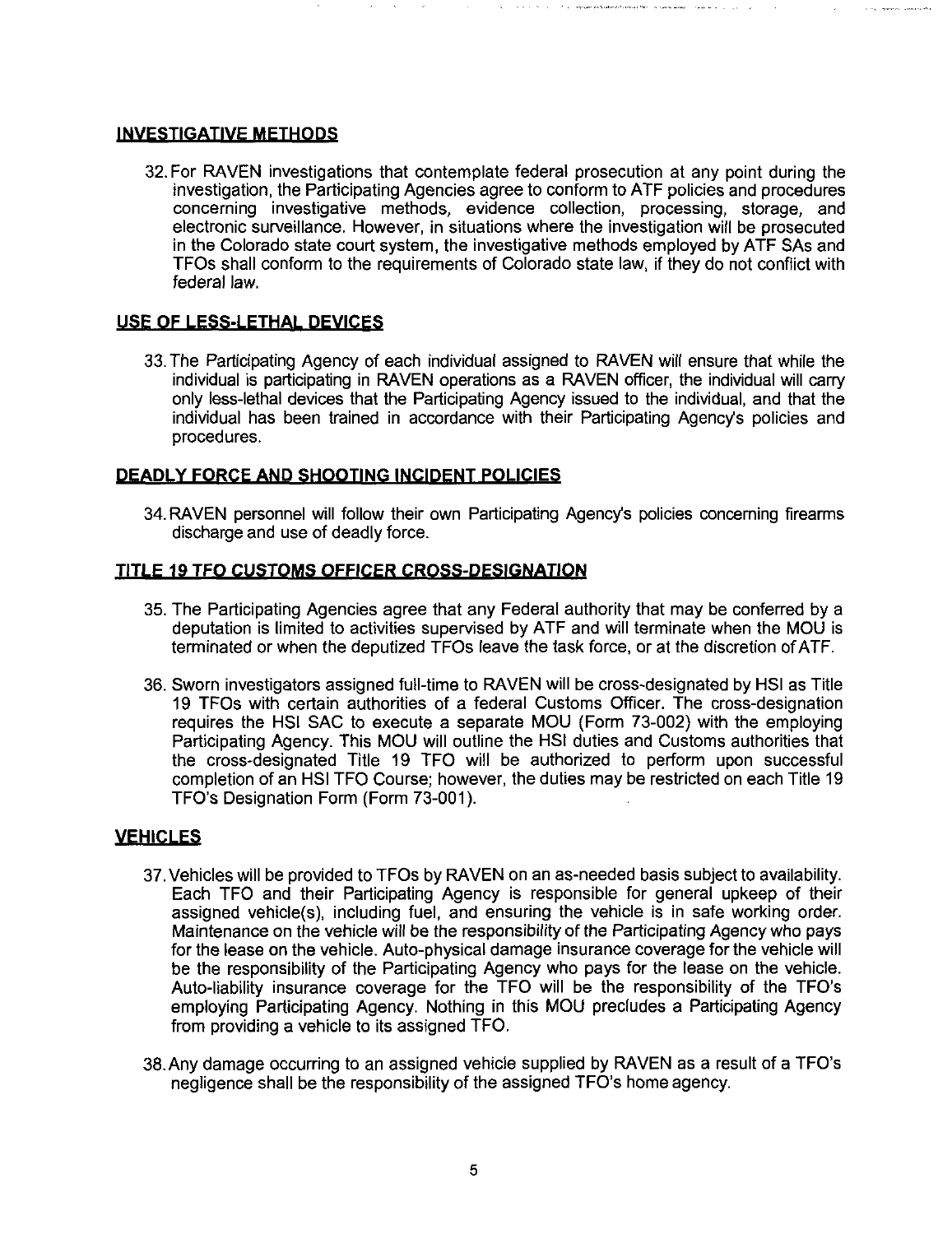## **SALARY/QVERTIME COMPENSATION**

- 39. The Participating Agencies remain responsible for all personnel costs for their RAVEN representatives, Including salaries, overtime payments and fringe benefits consistent with their respective Participating Agency, except as described below.
- 40. Subject to funding availabilityand authorization, HSI may reimburse Participating Agencies for the cost of overtime worked by sworn law enforcement personnel assigned full-time to RAVEN in accordance with the individual Memorandum of Understanding Between Immigration and Customs Enforcement and Local, County, or State Law Enforcement Agency for the Reimbursement of Joint Operations Expenses from the Treasury Forfeiture Fund (SLOT MOU) entered into with each Participating Agency, provided overtime expenses were incurred as a result of RAVEN-related duties. Additionally, overtime costs may be reimbursed by RMHIDTA or from the federal seizure funds. Otherwise, overtime shall be compensated in accordance with applicable overtime provisions for the Participating Agencies and shall be subject to the prior approval of appropriate personnel.

## **PROPERTY AND EQUIPMENT**

41. Property utilized by RAVEN in connection with authorized investigations and/or operations and in the custody and control and used at the direction of RAVEN will be maintained in accordance with the policies and procedures of the Participating Agency supplying the equipment. Property damaged or destroyed which was utilized by RAVEN in connection with authorized investigations and/or operations and is in the custody and control and used at the direction of RAVEN will be the financial responsibility of the Participating Agency supplying said property. Property and equipment damaged as a result of a normal operational incident in conjunction with an authorized investigation may be repaired or replaced utilizing RAVEN operational funds.

#### **FUNDING**

- 42. This MOU is not an obligation or commitment of funds, nor a basis for transfer of funds, but rather is a basic statement of the understanding between the Participating Agencies hereto of the tasks and methods for performing the tasks described herein. Unless otherwise agreed in writing, each Participating Agency shall bear its own costs in relation to this MOU. Expenditures by each party will be subject to its budgetary processes and to the availability of funds and resources pursuant to applicable laws, regulations, and policies. The Participating Agencies expressly acknowledge that the above language in no way implies that Congress or other relevant governing bodies will appropriate funds for such expenditures.
- 43. Procurements by RAVEN through funds acquired through grants or otherwise by RAVEN become the property of RAVEN ("RAVEN Item"). The City of Aurora divests any ownership interest in any RAVEN Item procured after January 1, 2021. In the event RAVEN disbands and procured items are split between the Participating Agencies, Aurora will not have any right or interest in RAVEN Items procured after January 1, 2021.
- 44. The Participating Agencies to this MOU understand and agree that any expenditure of the City and County of Denver shall extend only to funds appropriated by the Denver City Council for the purpose of the types of law enforcement activities contemplated by this MOU, encumbered for the types of law enforcement activities contemplated by this MOU, and paid into the Treasury of the City and County of Denver.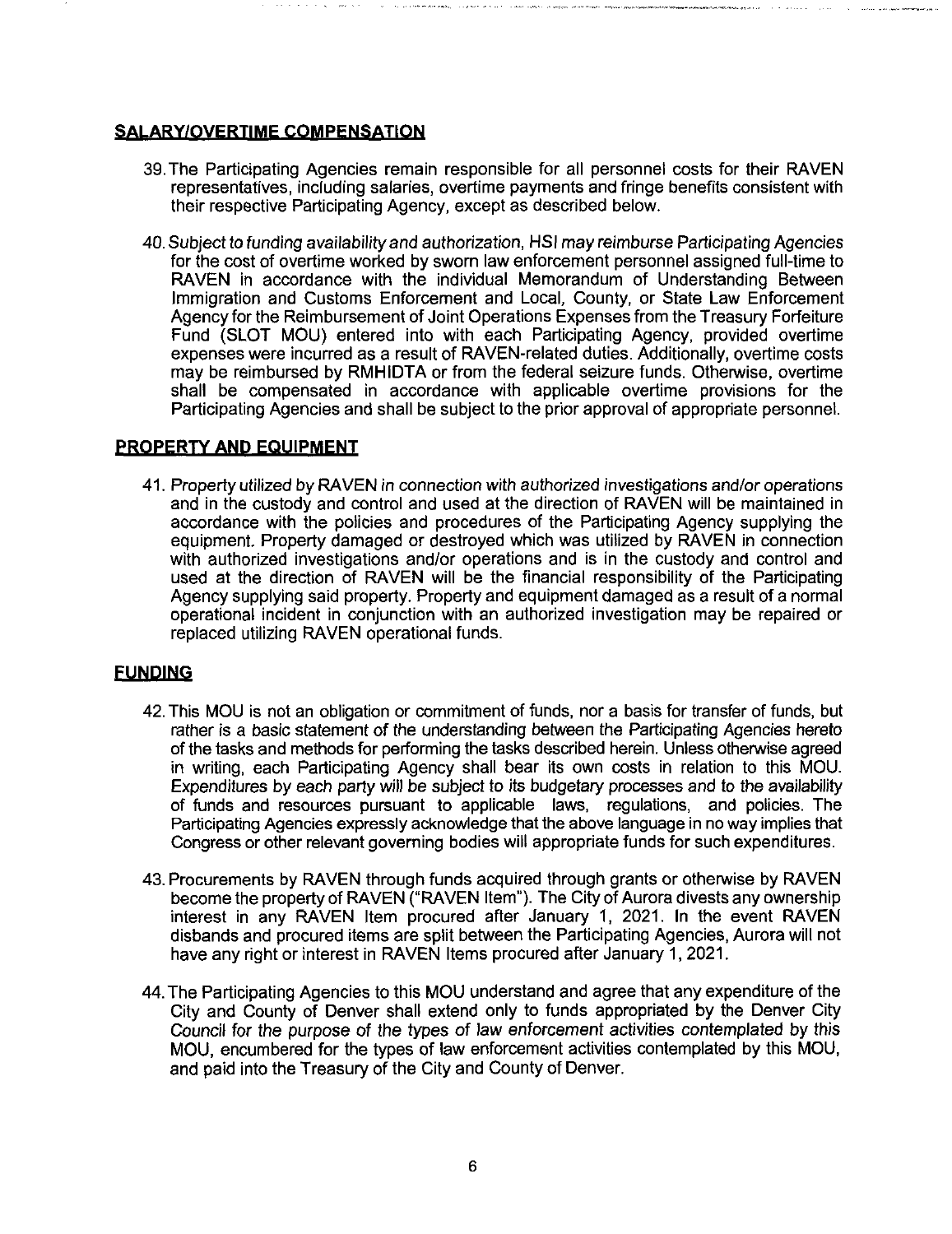## **FORFEITURES**

45. Asset forfeitures will be conducted in accordance with federal forfeiture laws, regulations, and guidelines, and in accordance with the direction of the RAVEN Executive Board.

#### **DISPUTE RESOLUTION**

- 46. In cases of overlapping jurisdiction, the Participating Agencies agree to work in concert to achieve RAVEN'S objectives.
- 47. The Participating Agencies agree to attempt to resolve any disputes regarding jurisdiction, case assignments, workload, etc., at the task force level first before referring the matter to supervisory personnel for resolution.

# **MEDIA RELEASES**

48. All media releases and statements will be mutually agreed upon and jointly handled according, when practicable, to Participating Agency guidelines.

## **LIABILITY**

- 49. The Participating Agencies acknowledge that this MOD does not alter the applicable law governing civil liability, if any, arising from the conduct of personnel assigned to RAVEN.
- 50. Each Participating Agency shall immediately notify the other Participating Agencies of any complaint, discovery request, or other request for information of which the agency receives notice, concerning or arising from the conduct of personnel assigned to RAVEN or othenvise relating to RAVEN. All parties agree to cooperate fully with one another in the event of any investigation arising from alleged negligence or misconduct arising from acts related to this MOD. Nothing in this paragraph prevents any Participating Agency from conducting an independent administrative review of any incident giving rise to a claim. Each Participating Agency acknowledges that, with the exception of auto-physical damage as stated In paragraph 37 above, financial and civil liability, if any, and in accordance with applicable law, for the acts and omissions of each employee detailed to RAVEN remains vested with their employing agency.
- 51. Liability for any conduct by RAVEN personnel undertaken outside of the scope of their assigned duties and responsibilities under this MOU shall not be the responsibility of any of the non-employing Participating Agencies and their governing bodies. Liability shall be the sole responsibility of the respective employee and/or the employing Participating Agency.

#### **DURATION**

- 52. The term of this MOU is for the duration of RAVEN, contingent upon approval of necessary funding, but may be terminated at any time upon written mutual consent of the Participating Agencies.
- 53. Any Participating Agency may withdraw from RAVEN at any time by written notification to the Executive Board and the Task Force Commander at least thirty (30) days prior to withdrawal.
- 54. Upon termination of this MOU, all equipment provided to RAVEN will be returned to the supplying agency/agencies. In addition, when a Participating Agency withdraws from the MOU, the Participating Agency will return equipment to the supplying agency/agencies.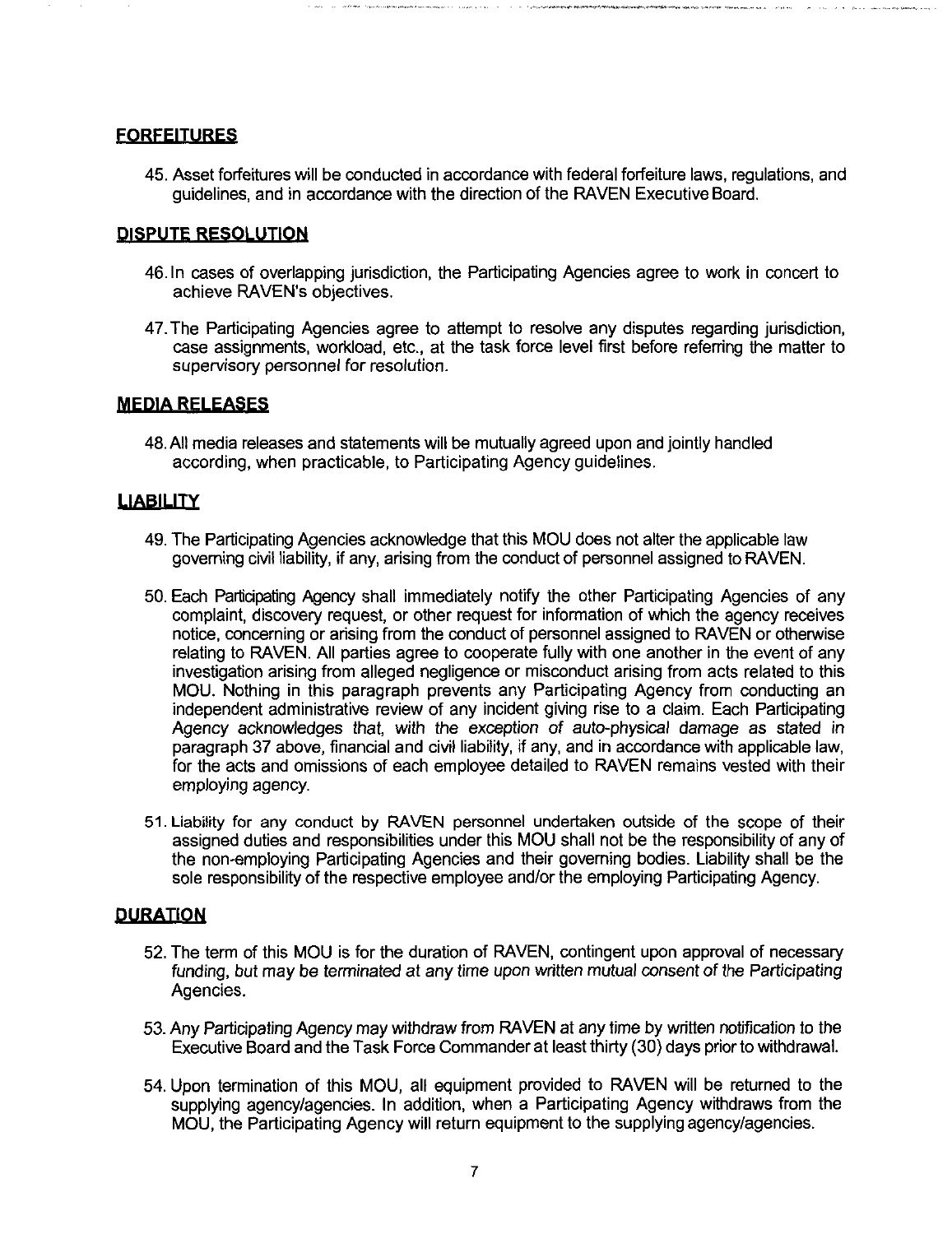Similarly, remaining agencies will return to a withdrawing agency any unexpended equipment supplied by the withdrawing agency during any RAVEN participation.

and the state of the state of the state of

#### **MODIFICATIONS**

- 55. This MOU may be modified at any time by written consent of all involved Participating Agencies.
- 56. Except as stated below, modifications to this MOU shall have no force and effect unless such modifications are reduced to writing and signed by an authorized representative of each Participating Agency. The addition of other law enforcement agencies and the provision of funds or equipment by those agencies can be completed when approved by a majority of the Executive Board.

#### **DISCLOSURE OF MOU**

57. In the event that any of the Colorado governmental parties receive a records request for a copy of the MOU pursuant to the Colorado Open Records Act. C. R.S. §§ 24-72-200.1, et seq., or the Colorado Criminal Justice Records Act, C.R.S. § 24-72-301, et seq., the Colorado governmental parties will provide notification to theATF SAC-Denver office and the HSISAC-Denver office prior to releasing the MOU.

#### **THE REMAINDER OF THE PAGE LEFT BLANK**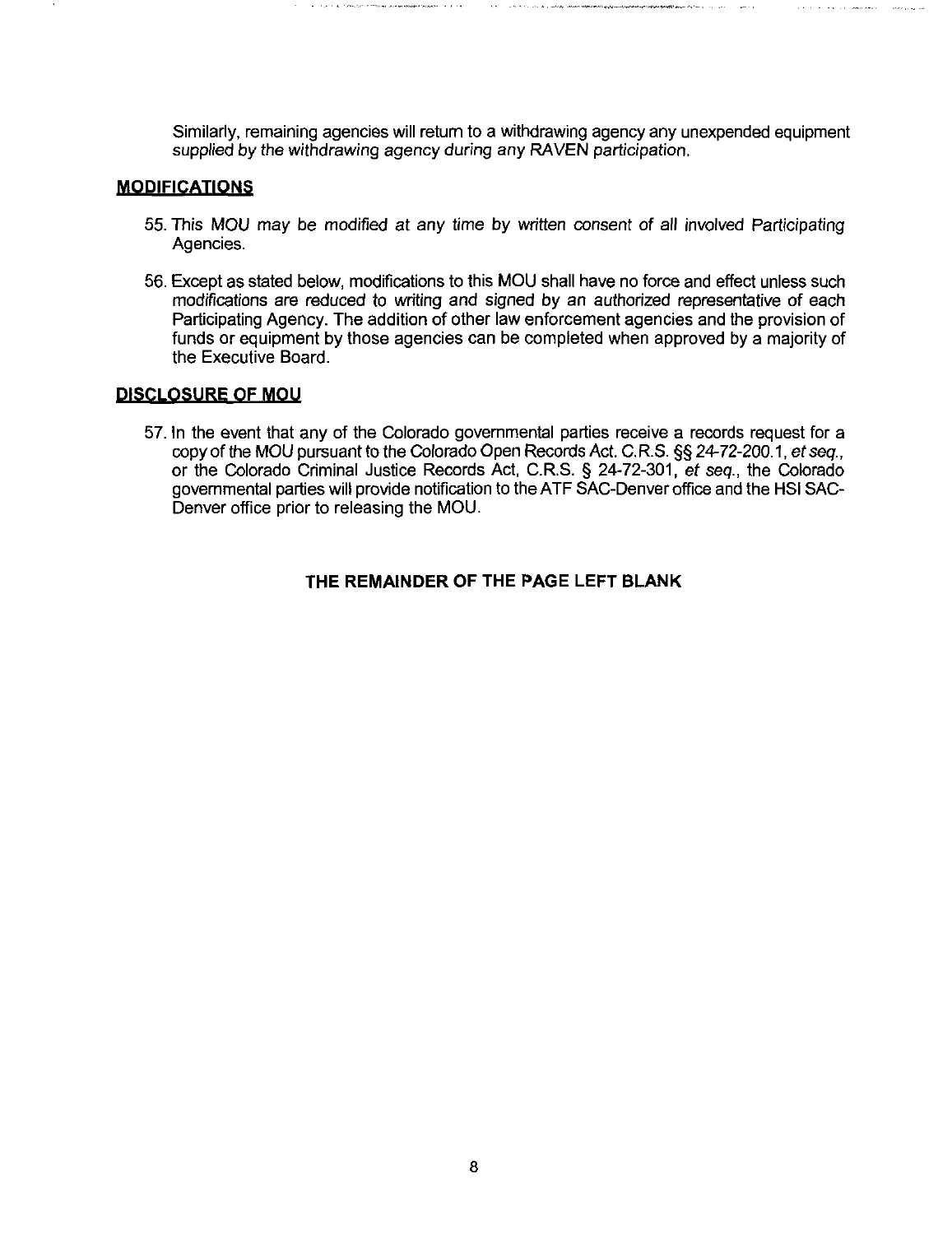# **SIGNATORIES**

 $\sigma_{\rm{max}} = 1.5$  , we write  $\sigma_{\rm{max}}$ 

 $\epsilon$  , and  $\epsilon$  , and  $\epsilon$  , we are at our actions,

 $\sim$   $\sim$ 

The signature below indicates that the individual has received and read a copy of this agreement and has the proper authority to, as a representative their agency/governmenta! entity, to agree to the terms and conditions therein

 $\sim$  and we obtain a spectral

 $\sqrt{s} \phi = \phi / \sqrt{s} \phi / \phi$ 

 $\sim$ 

|                          | Date | Bureau of Alcohol, Tobacco, Firearms and<br><b>Explosives</b>        |
|--------------------------|------|----------------------------------------------------------------------|
|                          | Date | County of Adams, Sheriff's Office                                    |
|                          | Date | County of Arapahoe, Sheriff's Office                                 |
| See signature page below |      | City of Aurora, Aurora Police Department                             |
|                          | Date | City and County of Denver, Denver Police<br>Department               |
|                          | Date | Denver District Attorney's Office                                    |
|                          | Date | County of Douglas, Sheriff's Office                                  |
|                          | Date | Department of Corrections - Parole                                   |
|                          | Date | Department of Homeland Security,<br>Homeland Security Investigations |
|                          | Date | County of Jefferson, Sheriff's Office                                |
| See signature page below |      | City of Lakewood, Lakewood Police<br>Department                      |
|                          | Date | Rocky Mountain High Intensity Drug Trafficking<br>Area (RMHIDTA)     |
|                          | Date | U.S. Attorney's Office                                               |
|                          |      | City of Arvada, Arvada Police Department                             |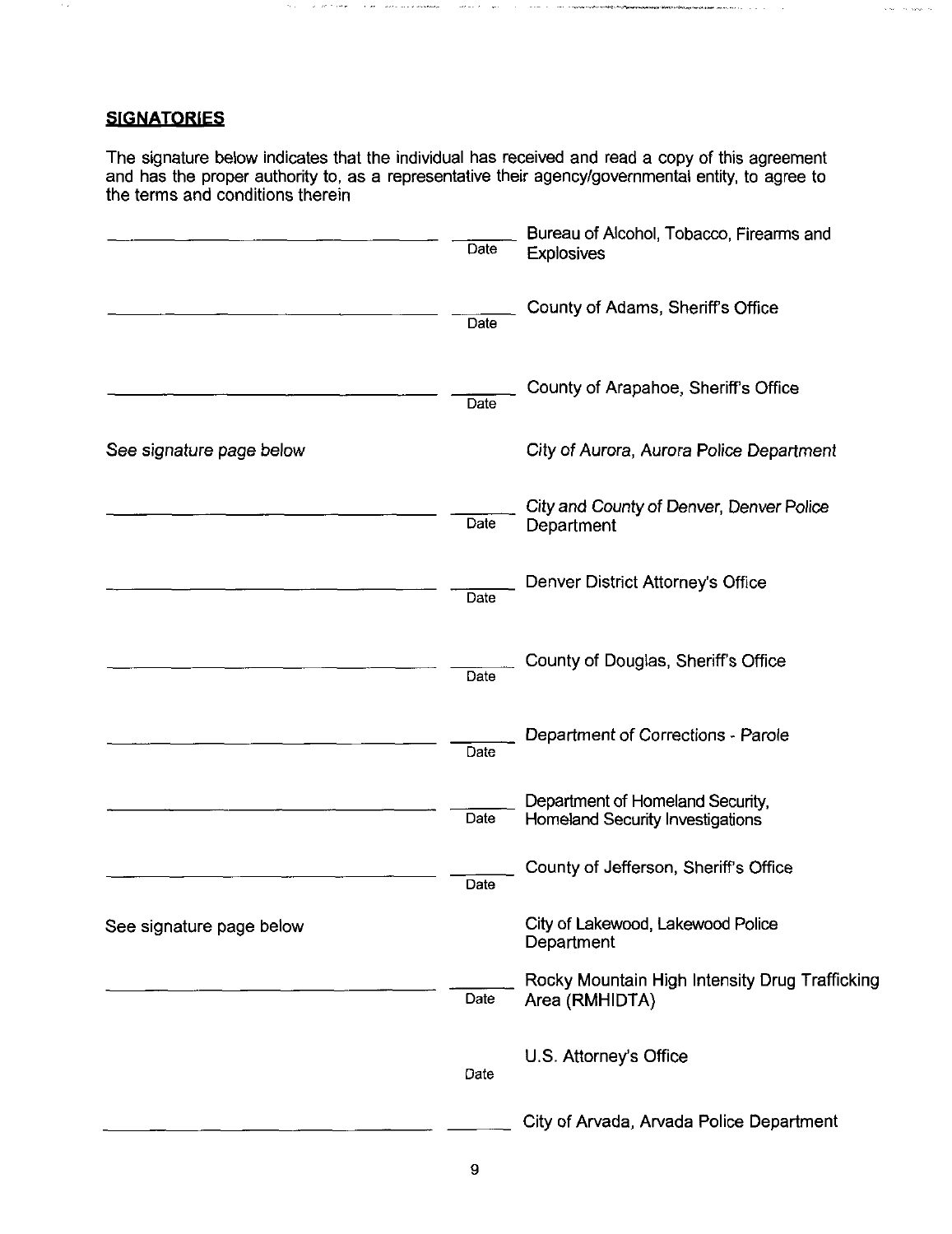Dated this \_\_\_\_\_day of \_\_\_\_\_\_\_\_\_\_\_\_\_\_\_\_\_\_\_\_\_\_, 2021.

 $\mathcal{A}=\mathcal{A}$  .

the second complete service of the second service of the construction of the service of the service of the service of the service of the service of the service of the service of the service of the service of the service of

CITY OF AURORA, COLORADO

and a series of the company of the company of the company of the company of the company of the company of the company of the company of the company of the company of the company of the company of the company of the company

 $\langle\cdot,\cdot\rangle$  . The contract of  $\mu$ 

ATTEST:

 $\mathcal{N}=\mathcal{N}$  ,  $\mathcal{N}=\mathcal{N}$ 

MIKE COFFMAN, Mayor

KADEE RODRIGUEZ, City Clerk

APPROVED AS TO FORM:

Megan Platt<br>MEGAN PLATT, Assistant City Attorney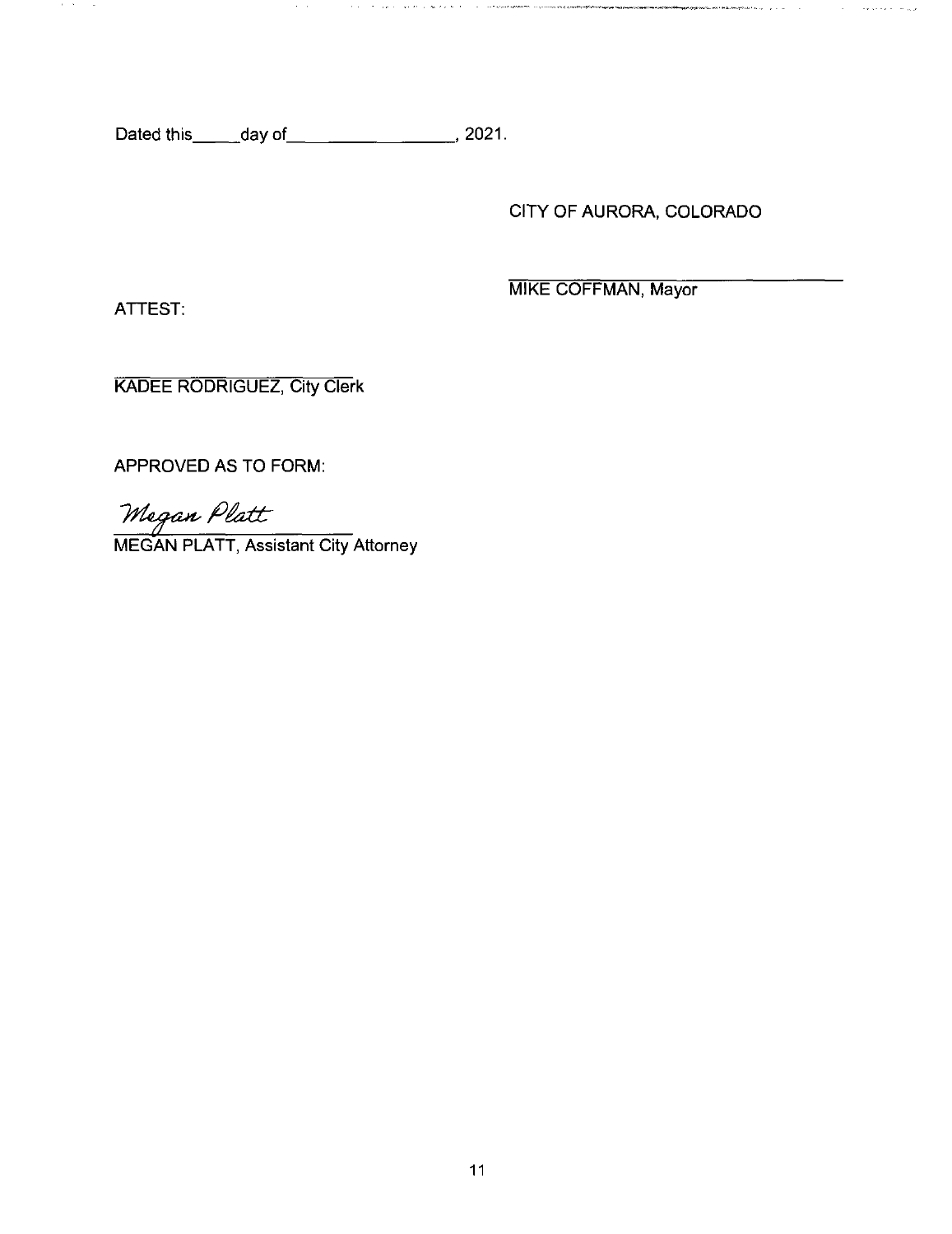Dated this\_\_\_\_\_day of\_ 2021.

 $\chi(\tau) = \log \mu$  is the World Corollation from the company conductive system of an  $\tau$ 

 $\sim$   $\sim$ 

CITY OF LAKEWOOD, COLORADO

 $\beta \rightarrow \beta$  is the case of model of  $\beta$  and  $\beta$ 

**l■lj^!■F^S^^Vl,^» ^l^n^<■^^c>,v>\*l\*^>'. ;^|^'■ .................... iM .<^—« >i,ii nr**

DANIEL J. MCCASKY, Chief of Police Lakewood Police Department

ATTEST:

 $\sim$  $\sim$ 

 $\overline{a}$ 

 $\sim$  $\sim$ 

**City Clerk** 

APPROVED AS TO FORM:

Office of the City Attorney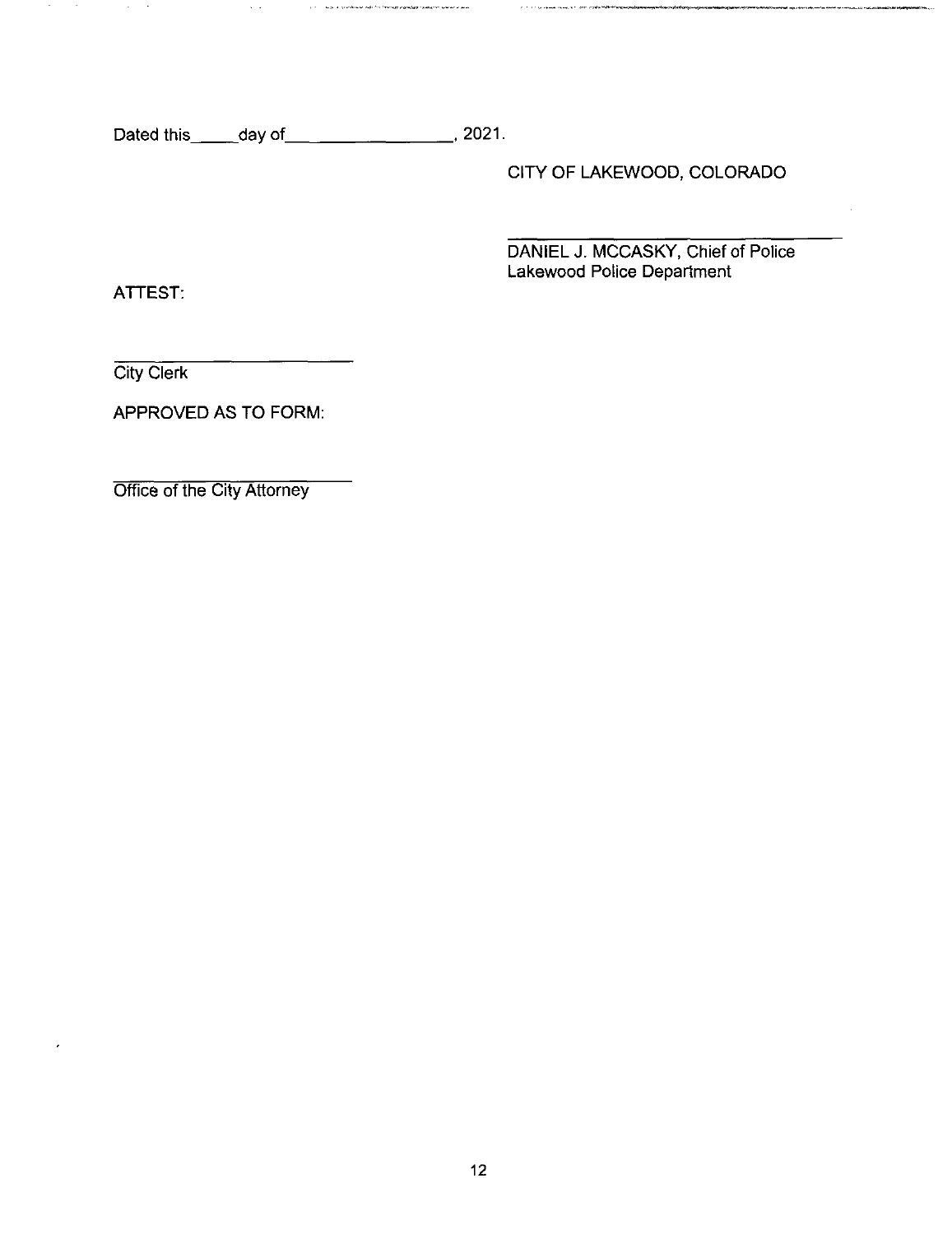Dated this  $\mathcal{U}^{\sharp\mathcal{D}}$  day of  $\mathcal{O}(\sqrt{2}C\mathcal{U})$ , 2021. **GITY OF THORNTON COLORADO N LONN** ERRENCE GORDON, CHief of Police Thornton Police Department

 $\mathcal{A}(\mathcal{C})$  , and  $\mathcal{A}(\mathcal{C})$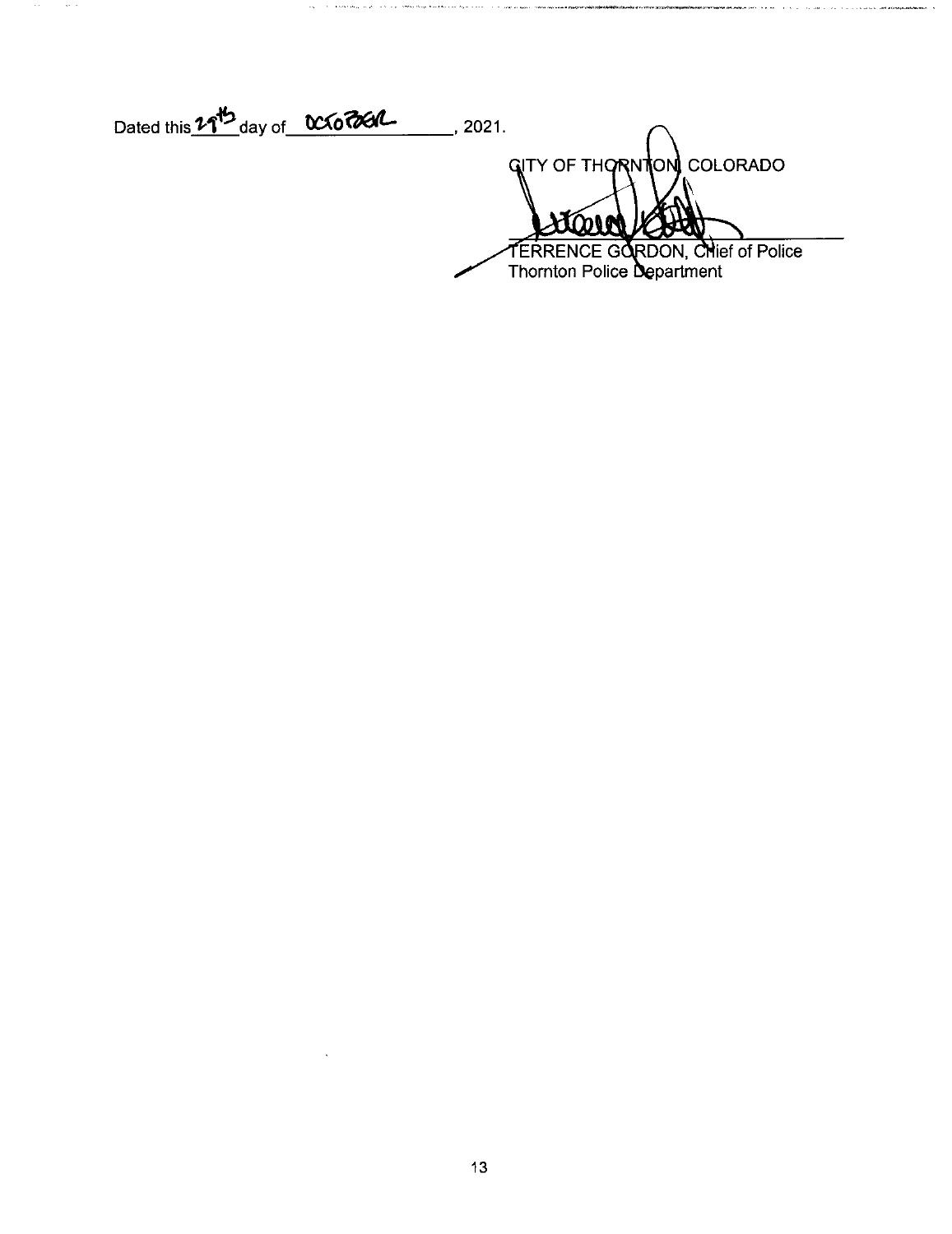| U.S. DEPARTMENT OF JUSTICE                                                                                                                                                                                                                                                                                                                                                                                                                                    |                                 |                                          |                                                               |  |
|---------------------------------------------------------------------------------------------------------------------------------------------------------------------------------------------------------------------------------------------------------------------------------------------------------------------------------------------------------------------------------------------------------------------------------------------------------------|---------------------------------|------------------------------------------|---------------------------------------------------------------|--|
| <b>Unified Financial Management System (UFMS)</b><br>UFMS Instructions for completing UFMS Vendor Request Form<br><b>Update</b><br><b>Deactivate</b>                                                                                                                                                                                                                                                                                                          |                                 |                                          |                                                               |  |
| Instructions on completing this form are on the second page. Fields outlined in "RED" are required.<br>2. Is the vendor required to<br>3. If not, what is the<br>register in CCR (Y/N)?*<br>Y<br><b>FAR</b> exemption<br>(i.e. Employee, Foreign vendor, etc):                                                                                                                                                                                                |                                 |                                          |                                                               |  |
| *If the vendor is required to register in CCR, please have them do so before completing this form. CCR Registration exceptions can be found in FAR 4.1102. The assumption is that the CCR<br>information is valid. If the information currently listed at CCR gov or in UFMS is incorrect, then the vendor should be contacted to be updated their CCR information.<br>If the vendor is not required to register, please complete all fields on this request. |                                 |                                          |                                                               |  |
|                                                                                                                                                                                                                                                                                                                                                                                                                                                               |                                 | USI 102 Kampionen in omriton             |                                                               |  |
| <b>Date of Request:</b><br>4.<br>(MM/YY/DD)                                                                                                                                                                                                                                                                                                                                                                                                                   |                                 | 5. Requesting Component:                 | Bureau of Alcohol, Tobacco, Firearm                           |  |
| <b>Component Contact:</b><br>6.<br>(Can not be the same as the vendor)                                                                                                                                                                                                                                                                                                                                                                                        | Antoria Davis                   | <b>Office Phone No.:</b><br>7.           | $(202)$ 648-7757                                              |  |
| <b>Purpose of Request</b><br>8.                                                                                                                                                                                                                                                                                                                                                                                                                               | State and Local Overtime        |                                          |                                                               |  |
| <b>UFMS Security Org:</b><br>9.                                                                                                                                                                                                                                                                                                                                                                                                                               | <b>ATF</b>                      | 10. Vendor Type:                         | State and Local (SLG)                                         |  |
| 11. Component-Specific<br>Justification:                                                                                                                                                                                                                                                                                                                                                                                                                      | State and Local Overtime Vendor |                                          |                                                               |  |
| 12. Payment Type:                                                                                                                                                                                                                                                                                                                                                                                                                                             | <b>CCD</b>                      | 13. Prompt Pay Type:                     | Standard (STD)                                                |  |
| <b>Employee/Vendor/Payee Information</b><br>$\mathcal{P}(\mathcal{F})$                                                                                                                                                                                                                                                                                                                                                                                        |                                 |                                          |                                                               |  |
| 14. Vendor Name:                                                                                                                                                                                                                                                                                                                                                                                                                                              | City of Thornton                |                                          |                                                               |  |
| 15. DUNS Number+4:                                                                                                                                                                                                                                                                                                                                                                                                                                            | 010633295                       | 16. EIN/SSN/TIN                          | 846009903                                                     |  |
| 17. Street Address:                                                                                                                                                                                                                                                                                                                                                                                                                                           | 9500 Civic Center Drive         |                                          |                                                               |  |
| 18. City, State, Zip Code:                                                                                                                                                                                                                                                                                                                                                                                                                                    | Thornton, CO 80229              |                                          |                                                               |  |
| 19. Country:                                                                                                                                                                                                                                                                                                                                                                                                                                                  | <b>United States</b>            | 20. E-mail Address:                      | AP.Invoices@thorntonco.gov                                    |  |
| 21. Vendor Phone No.:<br>(including area code)                                                                                                                                                                                                                                                                                                                                                                                                                | 303-538-7368                    | 22. Fax Number:<br>(including area code) |                                                               |  |
| 23. Contact Name:<br>(Last, First, MI)                                                                                                                                                                                                                                                                                                                                                                                                                        | Goodwin, Pam                    | 24. NCIC Code:                           | CO010400                                                      |  |
| 25. Federal Vendor Agency Locator Code (ALC):<br>15070000                                                                                                                                                                                                                                                                                                                                                                                                     |                                 |                                          |                                                               |  |
| <b>Financial Institution Information</b><br>안 영향을 받고<br>مراكبهما                                                                                                                                                                                                                                                                                                                                                                                              |                                 |                                          |                                                               |  |
| 26. Bank Name:                                                                                                                                                                                                                                                                                                                                                                                                                                                | Wells Fargo Bank                |                                          |                                                               |  |
| 27. Street Address:                                                                                                                                                                                                                                                                                                                                                                                                                                           | 420 Montgomery Street           |                                          |                                                               |  |
| 28. City, State, Zip Code:                                                                                                                                                                                                                                                                                                                                                                                                                                    | San Francisco, CA 94104         |                                          |                                                               |  |
| 29. Country:                                                                                                                                                                                                                                                                                                                                                                                                                                                  | <b>United States</b>            | 30. Bank Phone No.:                      | 626-572-1597                                                  |  |
| 31. ABA Number:                                                                                                                                                                                                                                                                                                                                                                                                                                               | 102000076                       | 32. Account Number:                      | 1018198807                                                    |  |
| 33. Account Type:                                                                                                                                                                                                                                                                                                                                                                                                                                             | Checking                        | <b>ACH Format:</b>                       | All vendors will be setup with CTX and CCD ACH payment format |  |

**PRIVACY ACT STATEMENT:** The following information is provided to comply with the Privacy Act of 1974 (P.L. 93-579). All information collected on this form is required under the<br>provisions of 31 U.S.C. 3322 and 31 CFR 210.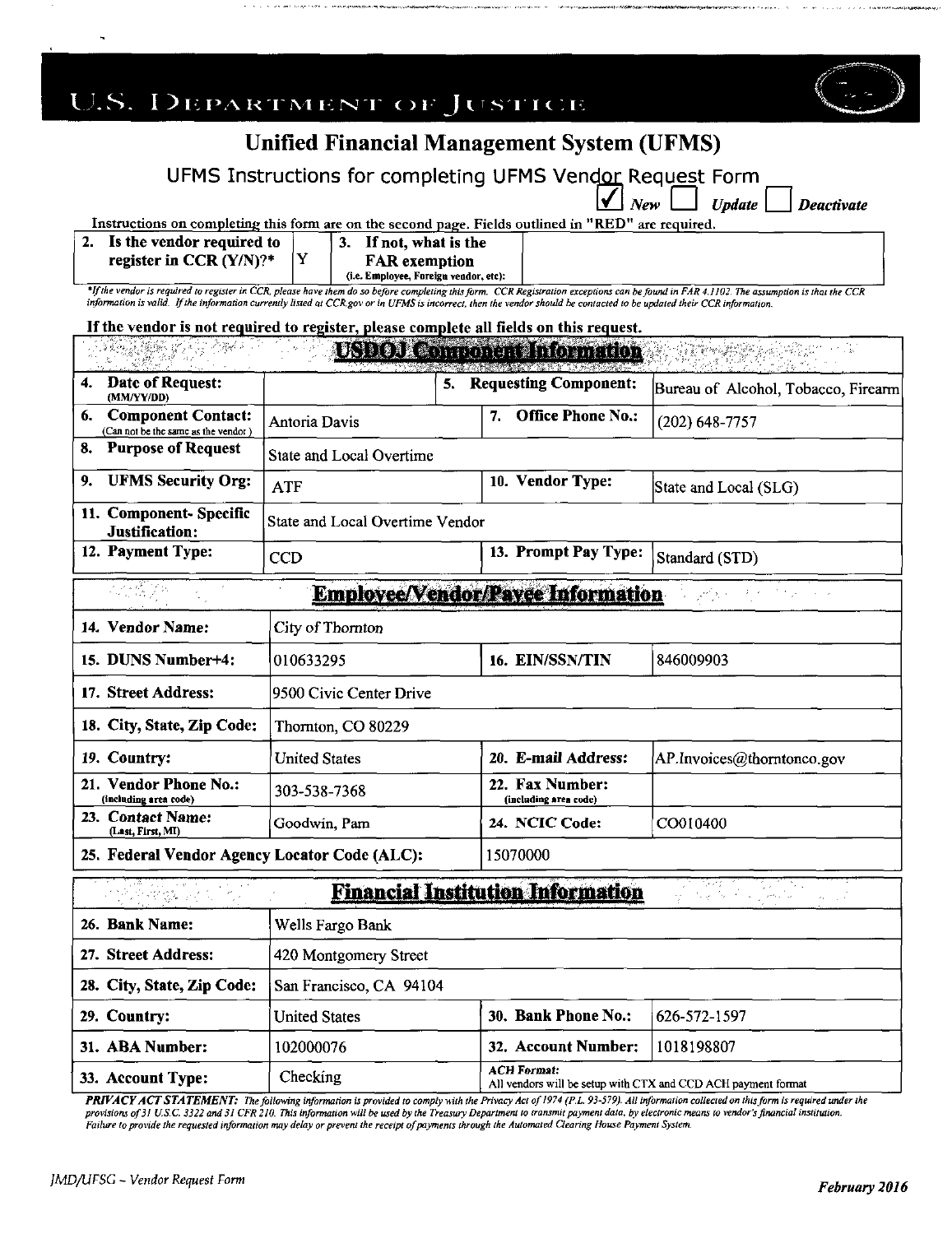# U.S. DEPARTMENT OF JUSTICE Unified Financial Management System (UFMS)

#### UFMS Instructions for completing UFMS Vendor Request Form

**Please type or print legible all required information**

#### **The following aro the steps for completing the UFMS Vendor Request Form.**

Box 1: This is a required field. Place a check in the box corresponding to the type of request required. Options are:

- Box New select if vendor is not in UFMS
- Box Update select if a Non-CCR vendor needs to be modified or CCR information has been updated by the vendor.
- Box Deactivate select if a non-CCR vendor is to be deactivated.

Box 2: Is the vendor required to register in CCR? (See note on form)

Box 3: If not, what is the FAR Exemption? Select exemption from drop down.

# USDOJ Component Information

Box 4: This is a required field. Identify date request submitted

Box 5: This is a required field. Using the drop down arrow, identify Component submitting vendor request.

Box 6: This is a required field. Identify individual to be contacted in the event there is a question about request.

Box 7: This is a required field. Identify phone number of individual in Box 6.

Box 8: Description / Purpose of the vendor request

Box 9: UFMS Security Organization for vendor - Select Defaultorg for Commercial, Federal, Foreign Government and State/Local Government (when applicable). For all other Vendor Types, Select Component (justification required for Component-specific)

Box 10: Using the drop-down arrow, identify Vendor Type from UFMS table listing:

- Commercial (COM) Select for commercial vendors
- Confidential (CNF) Select for confidential payees
- Employee (EMP) Select for employee payees  $\bullet$
- Federal (FED) Select for Federal vendors other than DOJ  $\bullet$
- Foreign Government (FOR) Select for foreign government vendors  $\bullet$
- Intra-Departmental (DOJ) Select for DOJ vendors
- Non-Agency Personal (NAP) Select for Task Force Officers
- Non-Vendor (NON)- Select for third-party payments, return of funds payments, etc.  $\bullet$

State and Local (SLG)-Select for State & Local Government vendors (Local Police Departments, Local Jails, etc.)  $\bullet$ 

Box 11: Justification required if other than DEFAULTORG SecOrg is entered

Box 12: Enter Default Payment type for this vendor. (CCD will be used as the standard unless otherwise specified)

- CCD- Cash Concentration or Disbursement- Select for Corporate accounts
- Check- Select if vendor is requesting to be paid by check
- CTX- Corporate Trade Exchange (only select if requested by the vendor)
- PPD- Prearranged Payment or Deposit- Select for Personal accounts

Box 13: Enter Prompt Payment type for this vendor.

- Standard (STD)- Select for Commercial vendors
- Construction (CON)- Select for Construction vendors
- Dairy Productions (DAIRY)- Select for Dairy vendors
- Employee (EMP)- Select for employee payees  $\bullet$
- $\bullet$ Fruits and Vegetables (DFV)- Select for Fruits and Vegetables vendors
- Meats (MEA) Select for Meat vendors
- Non-Prompt Pay Act (NONPPA)- Select for third-party payments, return of funds payments, and State/ Locals  $\bullet$
- Travel (TRV) Select for Task Force Officers and other invitational travelers  $\bullet$
- Utilities(UTL) Select for Utility type vendors $\bullet$